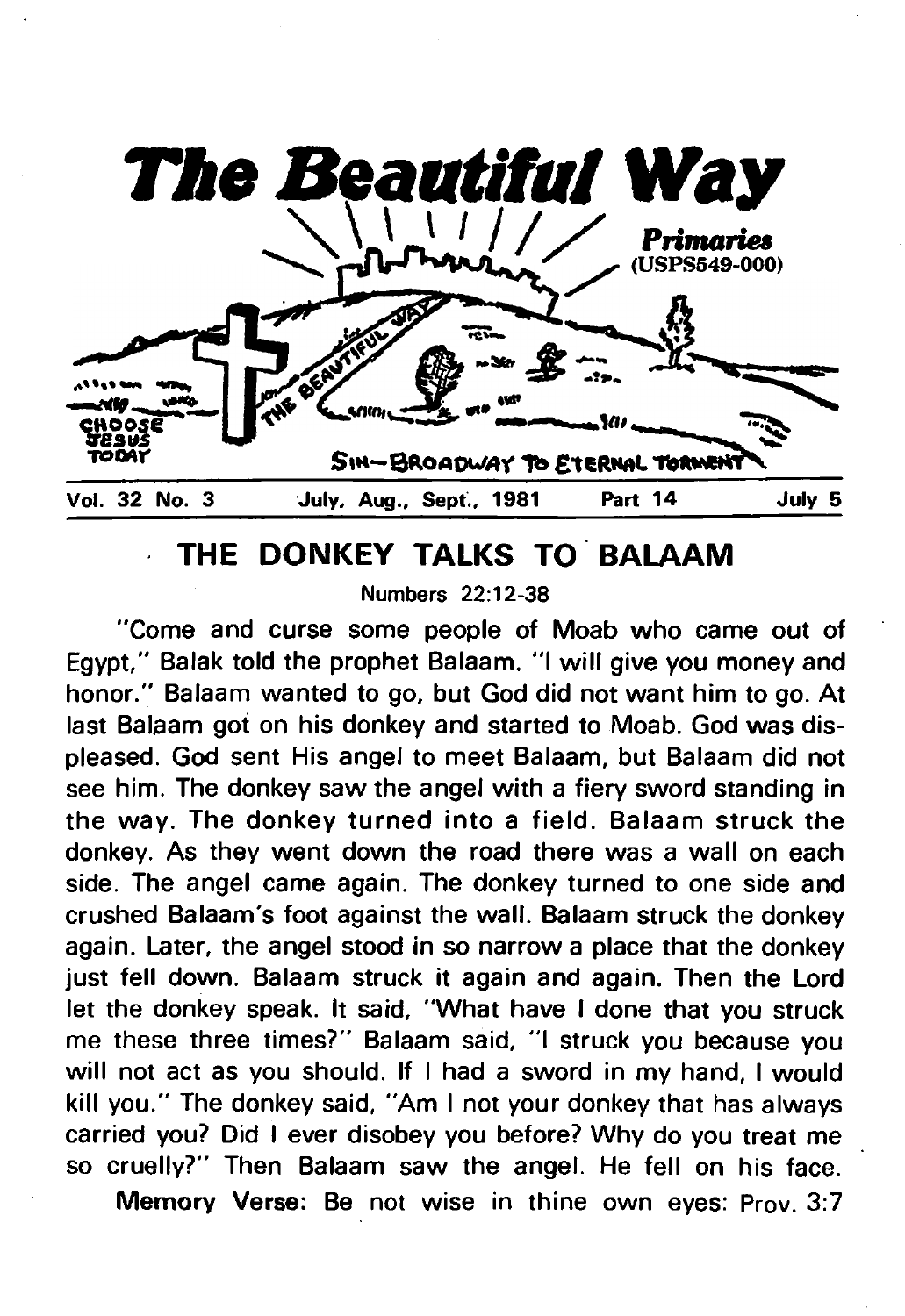## **Blaming Brownie**

Mother finished setting the table. Then she picked up Baby Alan and put him down beside Lara, who was seated cross-legged on the rug. She was putting together a puzzle.

"Watch the baby, Lara," said Mother. "I have to go to the basement and put some clothes into the dryer."

Lara nodded, but she kept on working her puzzle. Alan played with some toys nearby. Lara got up, almost stumbling over Brownie, the little dog that had been sleeping beside her. She poured herself a glass of grape juice from the pitcher on the table. Then she plopped down on the rug again to work her puzzle, forgetting that her mother had forbidden her to eat on the rug.

After taking a few sips of her juice, Lara placed the glass beside her. Then she remembered the baby. Turning around, she saw that he had crawled to the table and was reaching up for the corner of the tablecloth. "Alan!" she yelled, realizing that with just one tug he could pull the dishes down on top of himself. As she jumped up, she kicked the glass. Lara gasped as a large purple stain spread over the rug.

At that moment, Mother returned. She grabbed the baby, who was now crawling toward the purple stain, and asked, "What happened?"

" Brownie spilled my glass of juice," Lara replied. The moment Lara spoke she was sorry. How could she have lied and blamed Brownie?

"You shouldn't have set it on the rug," said Mother. "Help me clean it up. I have some spot remover that may work."

Lara helped Mother scrub the spot, 5. and the cleaner took out most of the

stain. The accident was soon forgotten by everyone except Lara. She felt that she had a terrible stain on her heart. She had told a lie!

That night when Mother went to Lara's room to say good night, Lara could stand it no longer. " Mommy, I told a lie. Brownie didn't spill the juice. I did," she confessed. "Will you forgive me?"

"Of course I will. If you are sorry and tell Jesus so, He will forgive you, too," Mother replied.

"I'm so glad," declared Lara, letting out a relieved sigh. "I have already told Jesus that I'm sorry, and I've asked Him to help me not to lie anymore. I don't ever want to feel that awful inside<br>again!"<br>Sel. again!" **------------------- o-------------------**

## **Ready for Jesus**

Are you willing, are you ready With a consecrated heart, To lay down your life for Jesus, From all self and sin to part?

Can you say that knowing Jesus Is the pearl of greatest price;

That with Him there's life in dying, That there's gain in sacrifice?

What a Friend we have in Jesus! What a treasure we can own;

Ready for His blessed coming,

Loving Him and Him alone.

—Leslie Busbee

#### **Questions:**

1. What did Balak want the prophet Balaam to do?

-------------- o---------------

- 2. How did Balaam displease God?
	- Did Balaam see the angel?
- 4. What did the donkey say to Balaam? 5. What did the angel tell Balaam to do?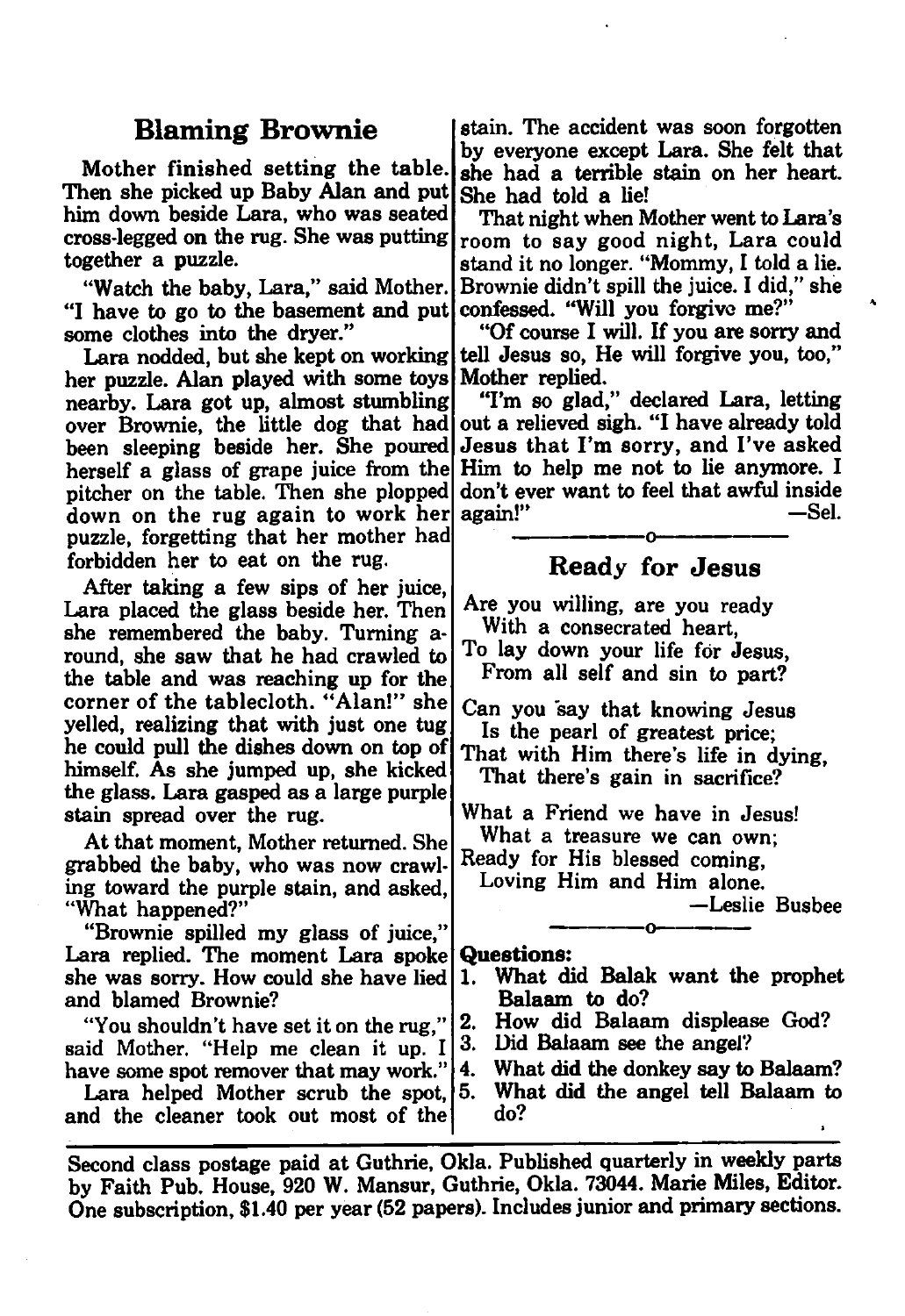

# **MOSES DIES**

**Moses was 120 years old. Moses told the people of God that he could not go with them into the land which God had promised to them. Moses said that he was too old, that Joshua would lead them over. The Lord told Moses to bring Joshua before the tabernacle. Moses told the people that Joshua would lead them to the Canaan land. The Lord appeared in a pillar of cloud. God wanted the people to know that He was with Joshua and would be with them as Joshua led them into the Canaan land.**

**Moses wrote the first five books in our Bible. He also taught a song to the people of God. One day Moses went up into a mountain. The Lord showed him the land that He was going to give to His people. God had promised the land to them. The Lord said to Moses, "I have let you see this land, but you will not go over into it." Moses died in the land of Moab. He was buried, but to this day no man knows where his grave is.**

**Moses told the people that God would go over before them and fight their battles, God would give them the land and they should not be afraid. God would not forsake them.**

**Memory Verse: God will not fail thee, nor forsake thee. Deut.: 31:6b**

Deut. 31:1-3, 14, 15, 22-24; 34:1, 4-8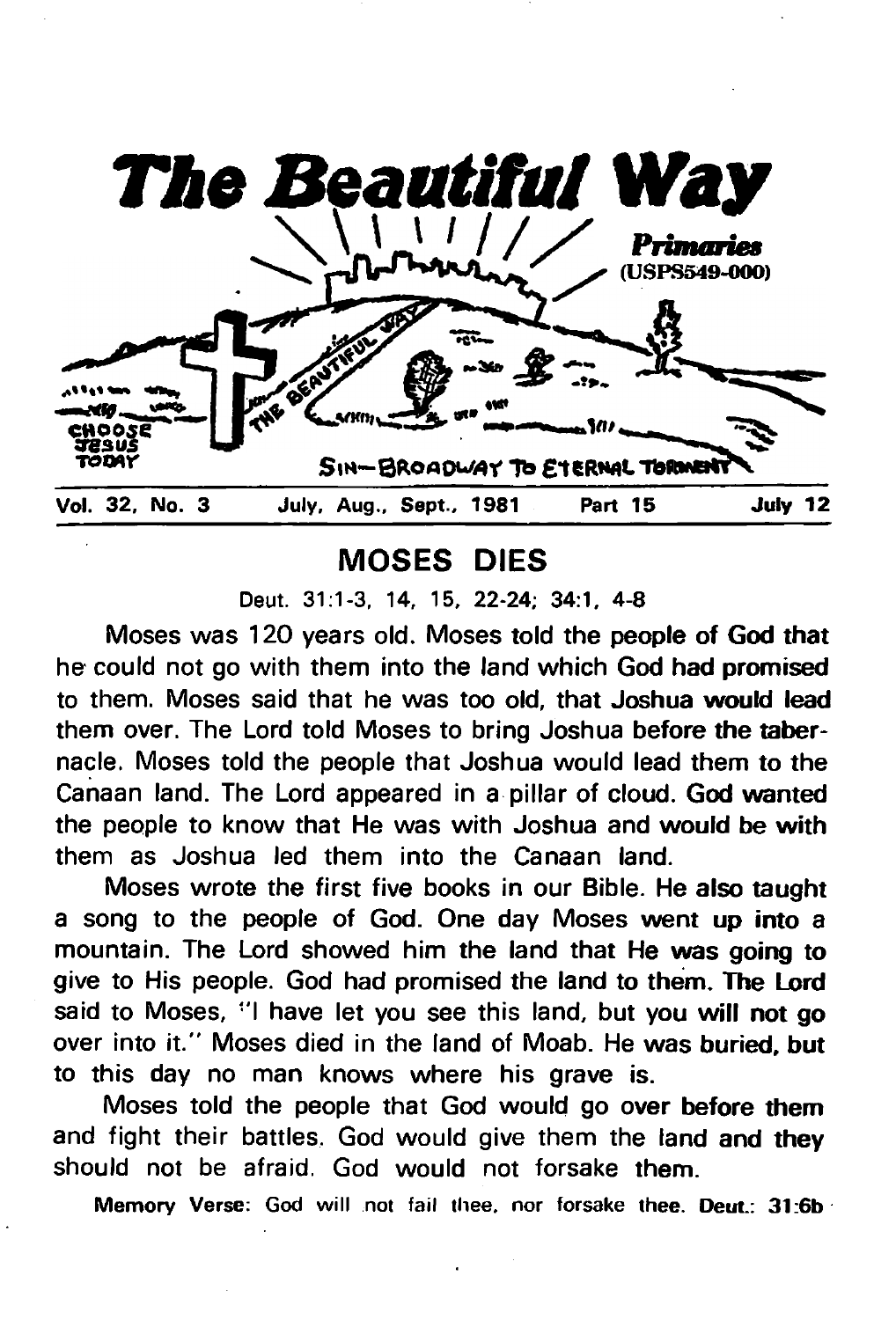## **Changing the Price**

Some people in the next block were having a garage sale. There were all sorts of things around the garage. Little things were laid out on tables. Little pieces of paper with prices written on them were pasted to the things.

David and Randy looked over all the little things. There was a knife that Randy wanted. It had two blades and a little pair of scissors. But the price tag said twenty-five cents. Randy had only a nickel. He went on and looked at something else.

After a while Randy came back to the knife. Now the price tag said five cents! They must have changed the price, he thought. He paid his nickel and took the knife.

On the way home David ran up. "I sure helped you!" he said. "Those, price tags came off easy. I took the one off the knife and put it on a little book. The price on the book was five cents, so I put that tag on the knife."

"That was the wrong kind of help," said Randy. "That was cheating. Now I will have to take the knife back."

"Don't be so silly," David told him.

Randy knew in his heart that he would always be sorry if he kept the knife. God would not be pleased with him if he kept it. So he went back to the garage sale.

"I paid a nickel for this knife, but someone had changed the price on it," he said. "It should have been twentyfive cents. Will you take it back and give me back my nickel? I don't have twenty more cents, or I would give it to you and keep the knife."

The woman looked surprised. She took the knife and gave Randy a nickel.

A man standing nearby asked Randy, "Did you change the price tag?"

"No sir!" said Randy. "My friend did it when I was not looking. He told me after I bought the knife. He thought he was helping me. His parents are not Christians. He did not know that he was cheating and would not please God."

"I will buy the knife for you," said the man. "Every time you look at it, remember that it pays to please God."

—Sel.

#### -------------------- o--------------------- **God Can Spell**

" Do not cry; I'll take you home," said the farmer to the little girl when he found her in his meadow.

"I knew you would come. I was waiting for you," said the child, smiling and snuggling up close.

"Waiting for me?" asked the man. "What made you think I was coming?"

"I was praying you would," answered the little girl.

" Praying? When I first heard you, you were saying, 'ABCDEFG.' What was that for?"

The little child looked up again and explained, "I'm just a little girl. I was praying all the letters of the alphabet and letting God put them together the way He wanted to. He knew I was lost, and He knew how to put them together better than I did."

**Questions:**

- 1. How old was Moses?
- 2. Did he tell the people that he was going to die?
- 3. Who did God choose to take the people into the Canaan land?
- 4. What did Moses see before he died?
- 5. Does anyone know where Moses is buried?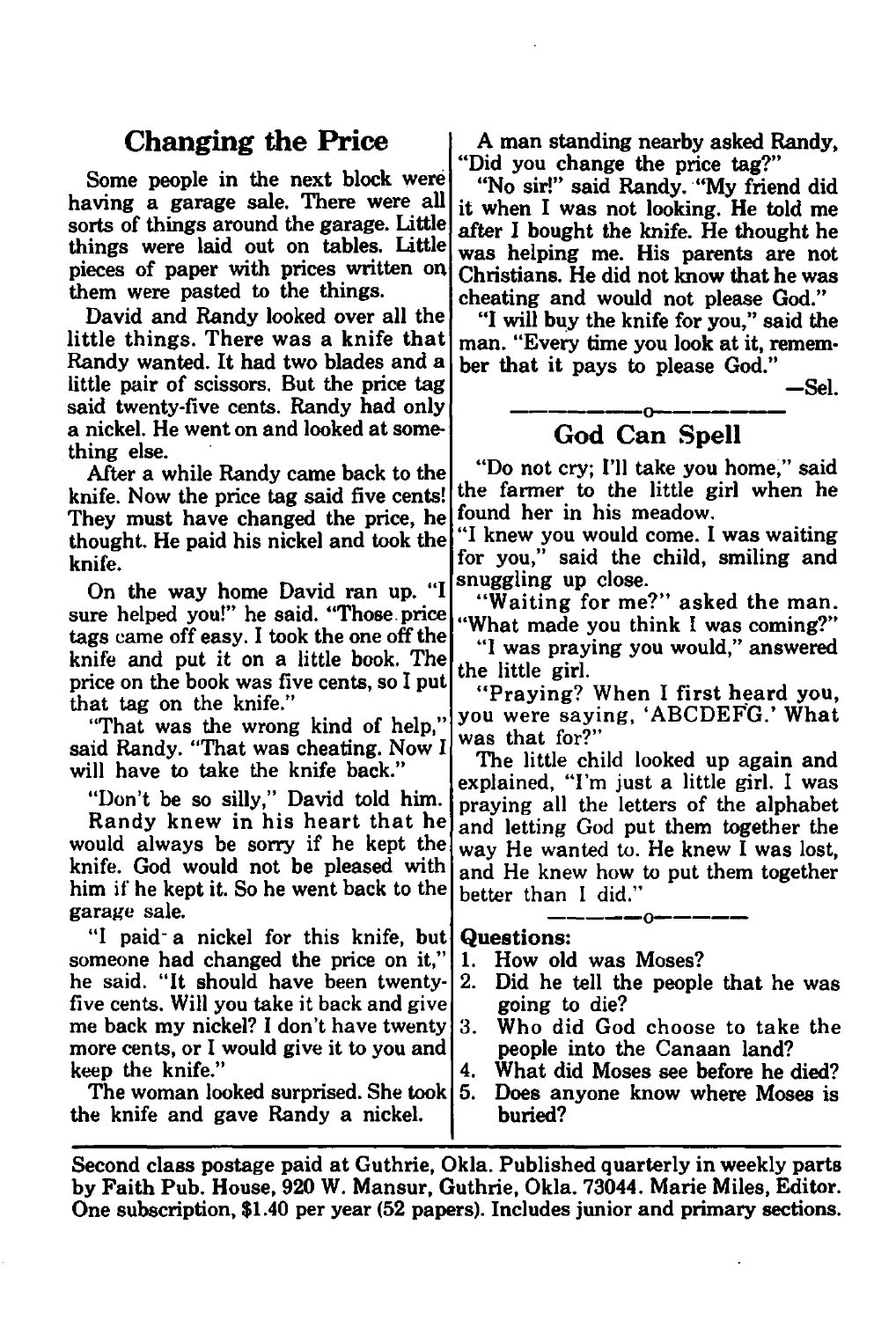

# **CROSSING JORDAN RIVER**

**Josh. 4:14-24**

**Moses had died. Joshua was the new leader of the Israelites. Joshua would lead the people into the Canaan land. God told Joshua that He would go with him and to not be afraid.**

**One day Joshua told the people to pack their things. They were going to move. Soon everyone was busy. The children helped, too. When everyone was ready to go, Joshua told the priests to carry the ark of the covenant on their shoulders. They were to go over the Jordan River. There was no bridge as we have today. How would they get over the river? Joshua told them to step into the water. When the priests, bearing the ark, stepped into the water, it stopped flowing. As they walked on, the waters backed up on one side. The people walked on and the ground became dry under their feet. All the children of Israel crossed over.**

**Joshua told twelve men to pick up twelve stones out of the river bed. He told them to carry them over Jordan with them. He said that when they stopped to camp they should put the twelve** stones in a heap. This was to remind them what a miracle **God had done.**

**Memory Verse: Every word of God is pure. Prov. 30:5a**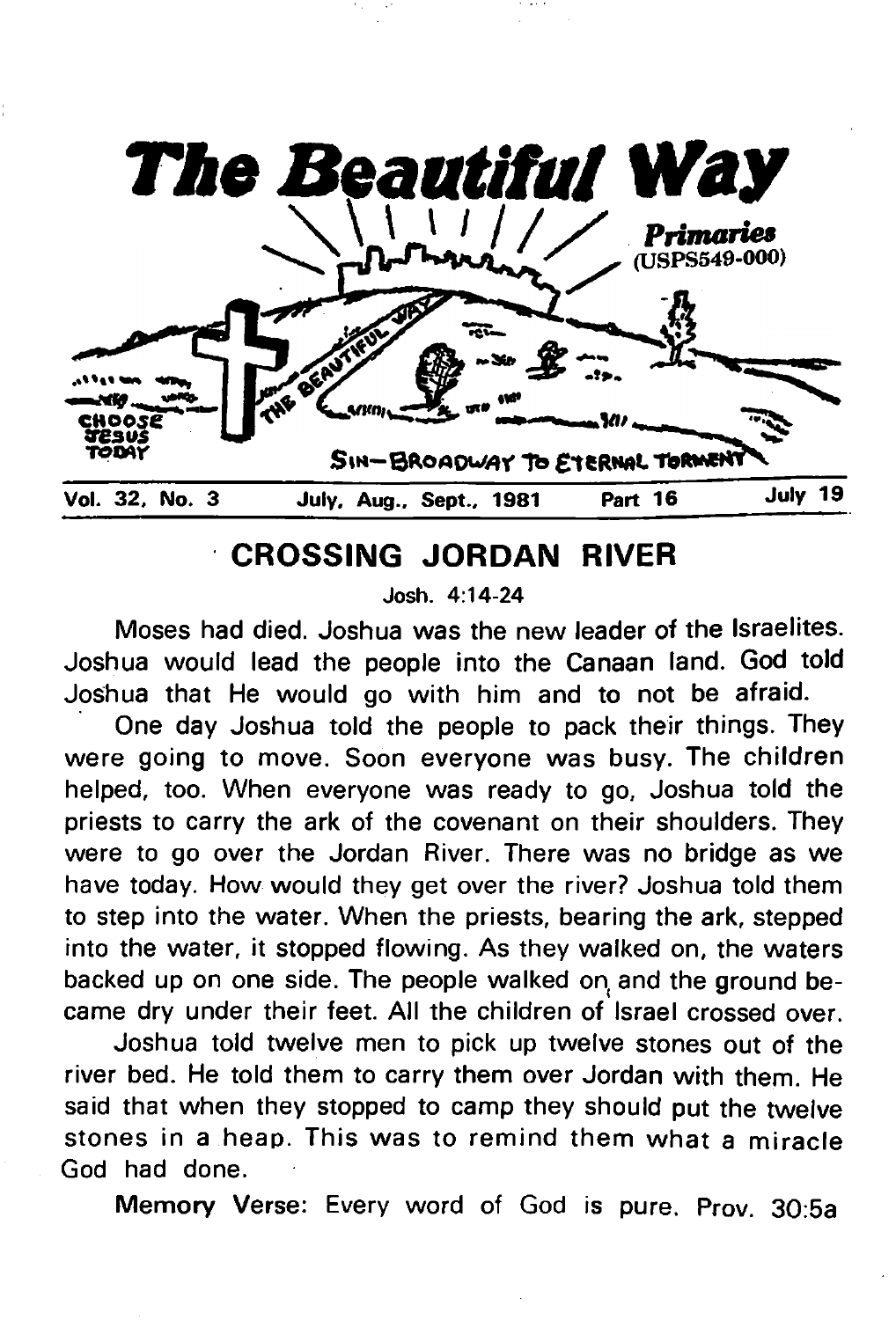## **Freddie's Glasses**

Freddie was only five years old, but he was having trouble with his eyes. His father said he must wear glasses. Without the glasses he could not see well. The glasses made everything look clear. But Freddie was afraid the boys at Sunday school would make fun of him.

When Sunday morning came and he walked into the Sunday school room, one of the girls said, "Hey, look at Freddie, he's wearing glasses.'

"Yea," said Tom, "Here comes Freddie four eyes."

Everyone laughed but Freddie. He felt like crying. He did not want the children to laugh at his glasses.

"Children," the teacher said, "Let's be quiet now and listen to a story."

"Have any of you ever seen a bat that flies around at night?"

"Yes, I have," said James. "One time I went into a cave and there were some bats hanging on the ceiling."

"Was it dark in the cave?" asked the teacher.

"Yes, but we had flashlights," replied James.

"Why did you take the flashlights?" asked the teacher.

" We had to have the flashlights to show us the way."

"IF the bats could see all right without flashlights, why couldn't you?"|1. the teacher asked.

Everyone laughed.

"You see that James took a flashlight in the cave so he could see better," said  $|3$ . the teacher.

"Suppose James had thought, 'Well, the bats don't have flashlights, so I won't take one, either.' That would have been foolish, wouldn't it?"

"Yes," the children said.

" Now, Freddie has a problem with his eyes. James used the flashlight to help him see in the cave. Freddie is using glasses to help him see. Just as James was smart to take a flashlight, Freddie is smart to wear glasses. We should never make fun of other people."

"Freddie," said Tom after class, "I'm sorry I laughed at you. I really think your glasses are kind of neat." —S.W.

## ----------------- o------------------ A CHRISTIAN'S DRESS

" That women adorn themselves in modest apparel, with shamefacedness and sobriety; not with broided hair [or plaitedj, or gold, or pearls, or costly array." 1 Tim. 2:9; 1 Pet. 3:3, 4.

"And when thou art spoiled, what wilt thou do? Though thou clothest thyself with crimson, though thou deckest thee with ornaments of gold, though thou rentest thy face with painting, in vain shalt thou make thyself fair." Jer. 4:30.

"The rings, and nose jewels, the changeable suits of apparel, and the m antles, and the wim ples, and the crisping pins." Isa. 3:21, 22.

" But if a woman have long hair, it is a glory to her: for her hair is given her for a covering." 1 Cor. 11:15.

-------------- o---------------

#### **Questions:**

|           |  | 1. Who was the new leader of the Is- |  |  |
|-----------|--|--------------------------------------|--|--|
| raelites? |  |                                      |  |  |
|           |  |                                      |  |  |

2. Who carried the ark of the covenant on their shoulders?

What happened when the priests stepped into the Jordan River?.

4. What did twelve men carry out of the river bed?

What did they do with the twelve stones?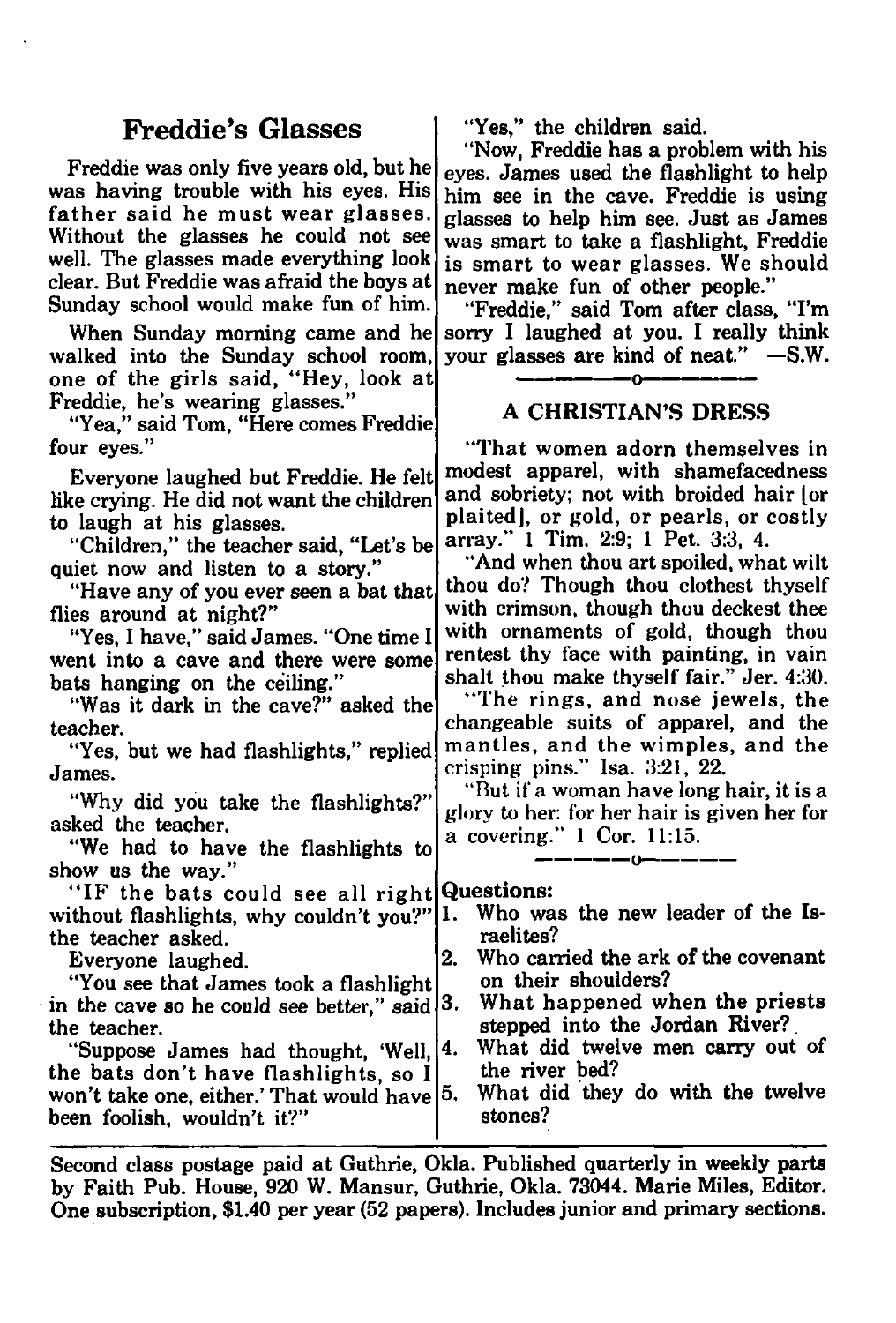

# **THE WALLS FALL DOWN**

**, Joshua 5:13, 14; 6:1-21**

**Joshua looked up and there stood a man with his sword drawn. Joshua asked, "Are you for us or against us?" The man said, "I am the captain of the host of the Lord." Joshua fell on his face before him. The captain of the host of the Lord said to Joshua, "I will give you the city of Jericho. Take all your men of war and march around the city. Have seven go before bearing the ark and seven trumpeters. Then march around it the second day, the third day, the fourth day, the fifth day and the sixth day. On the seventh day march around it seven times. Let the seven priests, who have seven trumpets, blow the trumpets with a long blast. The walls of the city will fall down."**

**Joshua did as the captain of the host of. the Lord told him. Around the city they marched. No one made a sound with his mouth. On the seventh day the trumpets blew with a great blast. Joshua said to the people, "Shout, for the Lord has given you the city!" The walls of that great city of Jericho fell down. God gave them a great victory because they obeyed Him.**

**Memory Verse; Shout; for the Lord hath given you the city. Joshua 6:16b.**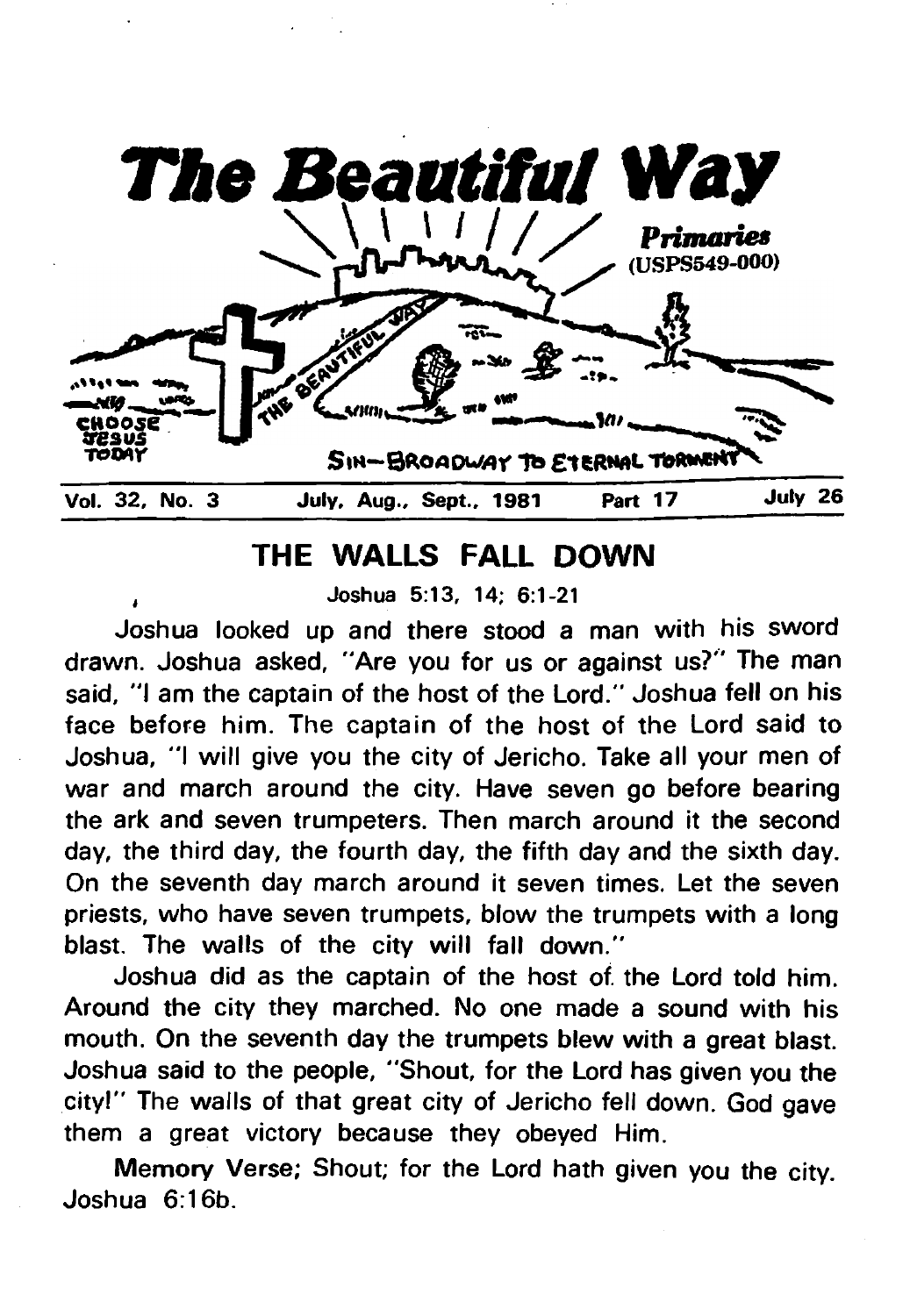Barry brought in the mail. "What is this brown envelope for?" he asked.

"I owe the mailman a quarter," his mother told him. "I will put the quarter in the envelope and put it in the mailbox tomorrow."

The next day after school, Buddy said, "I am going to the store to get one of those kites that looks like a bird. They are on sale today. Why don't you get one, too?"

Barry counted his money. "I have nearly enough," he said. "I just need twenty-five cents more. But Mother does not just give me money when I ask for it. And there is no time to earn it now."

"Can't you think of any place you can get a quarter?" asked Buddy.

Barry thought. "Maybe the mailman has not come yet," he said to himself.

Barry ran home. Mother was not looking. He took the brown envelope from the mailbox and put it into his pocket. Then he ran back to Buddy.

Halfway to the store, Barry stopped. "You are stealing!" a voice seemed to say to him. "Would you rather have a kite than please God?"

"You go on," said Barry. "I am not going to buy a kite today." Then he ran home. Maybe the mailman had not passed his house yet.

As Barry ran around the corner he could see his mother getting the mail from the box. The mailman was far up the street. "I'll put the envelope in the mailbox tomorrow," he said to himself.

But the little voice inside seemed to say, "You may forget it tomorrow. Give it to the mailman now."

" I'll be back in a minute," Barry said to his mother. He ran to catch up with  $5$ . the mailman.

**The Quarter** | "Here is a quarter of yours," He said. "I started to take it, but I knew God would not be pleased if I did."

The mailman looked surprised. Then he smiled. "I'm sure God is pleased with you now," he said.

Soon Buddy came by. "That bird kite was no good!" he said. "It would not fly<br>at all." —Sel. at all."

----------------- o------------------

The ship *Albion*, full of passengers from America, was wrecked a number of years ago, on the coast of Ireland, and the news was that all on board had perished. A minister near Philadelphia on reading a list of the lost, found among them the name of one of the members of his congregation, and went immediately to inform the wife of the sad fact. She had been earnestly praying, during the voyage of her husband, and had received assurance of his safety amid great danger. Hence, to the astonishment of her pastor, after he had informed her of the shipwreck, and showed her the list of names of those who were lost, she told him that it was a mistake; that her husband had been in extreme peril, but was not dead. When the next tidings were received, it proved that her husband was among the passengers, and had been in great peril; but that he had escaped, and was the only one saved! *—Prayer and Its Remarkable Answers* **------------o------------**

Questions:

- 1. Who did Joshua see?
- 2. What did he tell Joshua?
- 3. Did the ark of the covenant go before the soldiers?
- 4. How many times did they march around the city?
	- What did they do to make the walls fall down?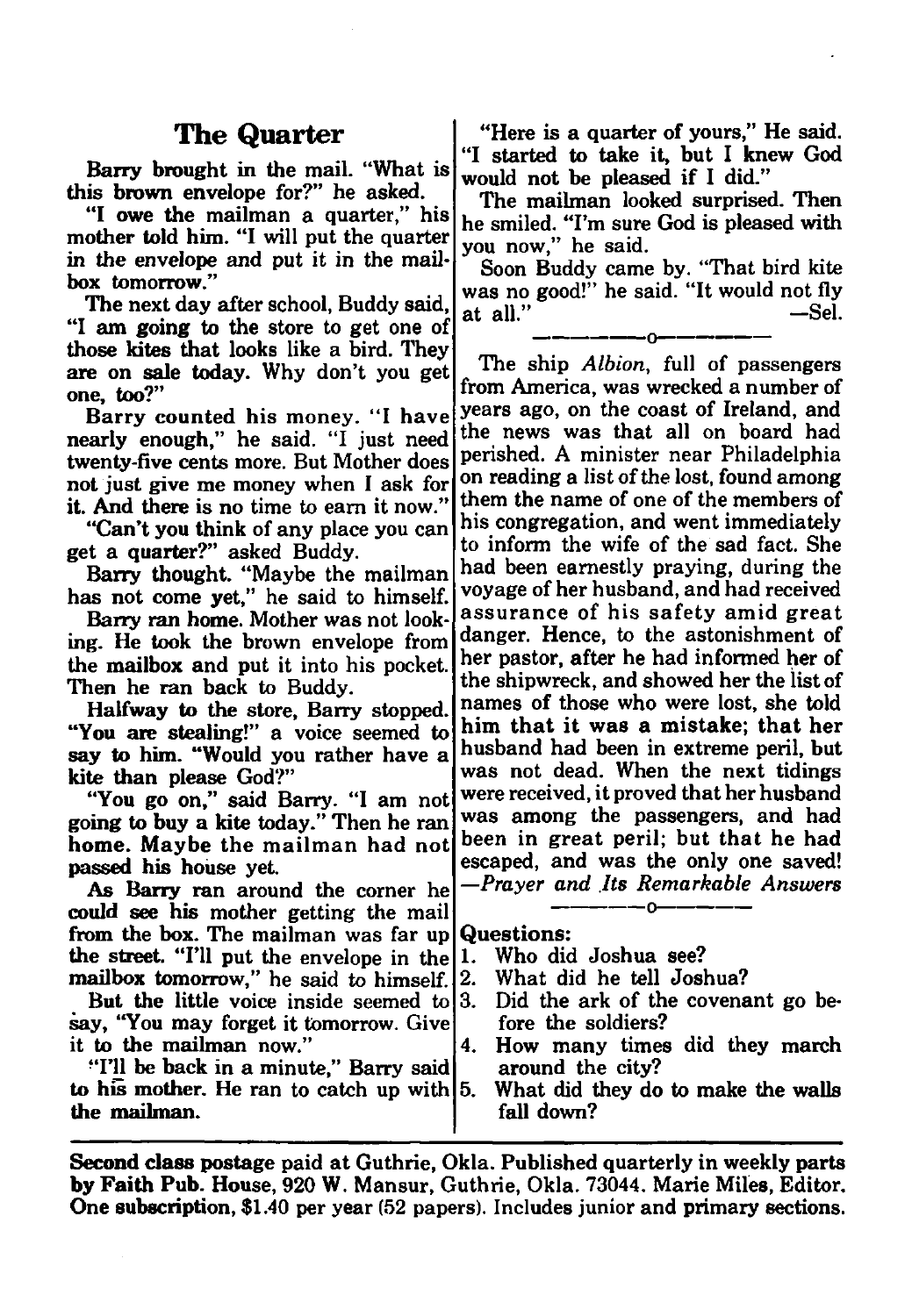

**ACHAN SINS**

**/ Josh. 7:1-26**

**The Israelite soldiers went out to battle against Ai. They lost the battle. Joshua tore his clothes and fell down before the Lord at the ark of the covenant. The Lord said to Joshua, "Israel has sinned. Someone has stolen from Jericho and hidden it among his stuff. I will not bless you with sin in the camp."**

**Joshua said to the Israelites, "Get ready to come before the Lord tomorrow." In the morning each tribe came before Joshua and the Lord. Family by family walked before the Lord. Finally the tribe of Judah came before the Lord. Family by family came by. When Achan came before the Lord, Joshua took him. Joshua said, "My son, give glory to the Lord and make confession. Tell what you have done. Hide it not." Achan said, "I have sinned. I took a good garment and 200 shekels of silver and a wedge of gold. I hid them in the earth in my tent." Joshua sent messengers to Achan's tent. They took out the garment, silver, and gold. They brought it to Joshua. According to the words of the Lord, Achan, his family, his possessions, and the things he stole were burned.**

**Memory Verse: I have sinned against the Lord God of Israel. Joshua 7:20.**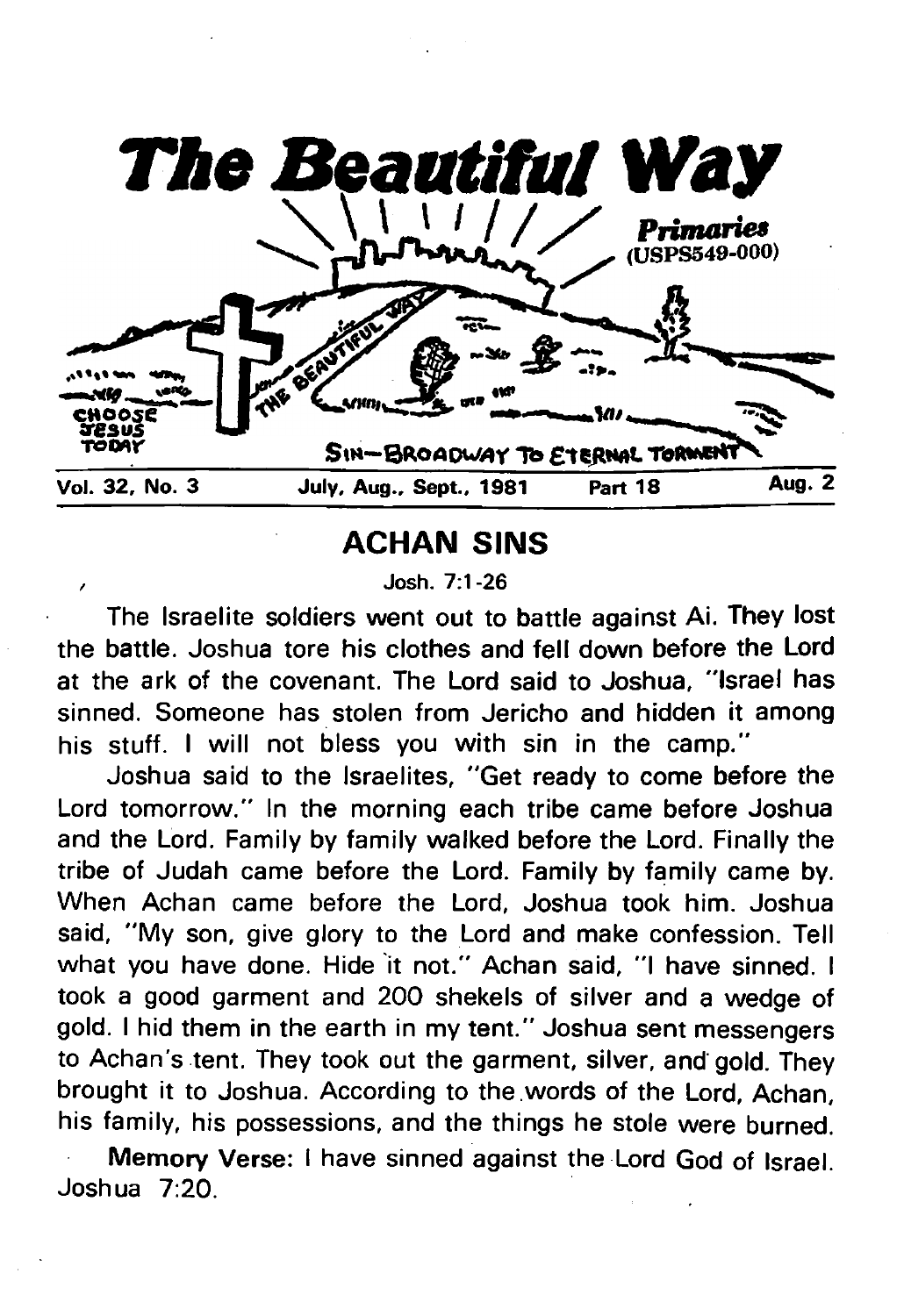"I don't like Kevin! I wish I could do something really mean to him!" thought Butch. "I know! I will dig a big hole and get him to fall into it!"

He got a shovel and began to dig in the big field behind his house. The ground was soft, and he dug a deep hole. At last it was so deep he could not throw the dirt out any more. He had a hard time getting out.

"I must carry this dirt away," he thought. That was hard work, too. When Butch finished, he was very tired. He put some sticks and leaves over the hole to hide it.

The next day Butch tried to get Kevin to chase him. He wanted to run close to the hole. He hoped Kevin would fall in. But he never could get Kevin anywhere near that hole.

That was in the late winter. Now it was summer and all the boys had airplanes to fly outside. " May I go out in the field and fly my airplane?" Butch asked his mother.

"If you will stay out of holes and ditches," she said. "There's a lot of mud in the low places yet."

Butch had a good time flying his airplane. All the other boys were flying their planes, too. But Butch did not look where he was going. He forgot about the hole he had made. He fell in it. It was muddy in there, and the sides were too slippery for him to climb out. He called for help, and Kevin came and pulled him out.

Daddy was at home when Butch got there. "How did you get so muddy?" he asked. Butch told him all about it.

"It tells about you in the Bible," said Daddy.

The Hole  $\qquad$  | "Where?" asked Butch.

"In Proverbs 26:27, it says, 'Whoso diggeth a pit shall fall therein,' " said Daddy. "IF we try to do bad things to others, we get the same things done to us."

"What I did was bad." said Butch. "I will fill up the hole. And I will be nice to Kevin after this."

"And don't dig any more deep holes in soft ground," Daddy told him. "The sides might fall in on you!"

—Sel.

#### ----------------- o------------------ TRUE POLITENESS

A little boy was sitting at dinner at a friend's house. He was too small to cut the meat for himself, and his mother was at the other end of the table, but a lady sitting next to him offered her help.

"Let me cut your steak for you," she said, "that is, if I can cut it the way you want it."

'Thank you," answered the little boy. "I shall like it the way you cut it, even if you do not cut it the way I like it."

—Sel.

#### ----------------- o--------------- LOVE ONE ANOTHER

If you have God's love in your heart it will help you to love others. It will even help us to love our enemies. We do not love the naughty things others do, but we love them.

**Questions:**

1. What happened when the Israelites went out to battle?

- 2. What did Joshua do?
- 3. What did God tell Joshua was the trouble?

4. What did Joshua do the next day?

5. What did Achan do that was wrong?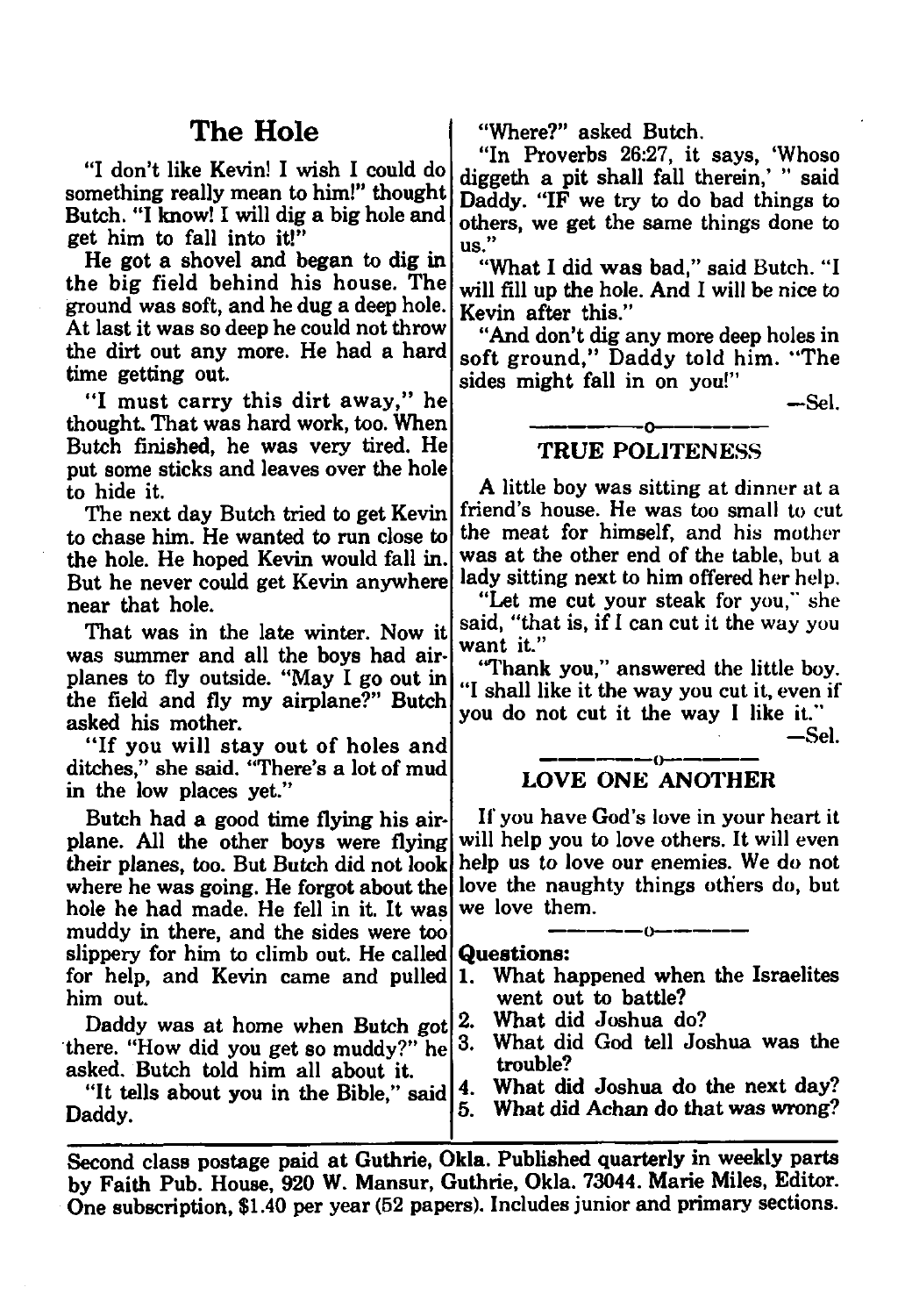

# **GIBEONS TELL LIES**

**Joshua 9:1-26**

**The Israelites were in the Canaan land. They took the city of Ai. The Gibeons were afraid the Israelites would take their city. They tricked Joshua. They put on old clothes and old shoes. They put old sacks on their donkeys. They took some dry moldy bread and old wine bottles. They came to Joshua and said, "We are your servants." Joshua asked, "Who are you and where did you come from?" They said, "From a far country. We heard about your God. We heard that He is mighty and that He brought you out of Egypt. Our elders told us to take hot bread from our ovens and new clothes for the journey. Now our shoes are old and our clothes are worn. Our bread is dry and moldy. We came to make peace with you. We want you to promise to let us live." Joshua believed them. Joshua promised that he would let them live. He did not ask counsel of the Lord. Three days later, Joshua and the Israelites heard that the Gibeons were their neighbors. They had lied to Joshua. Joshua called for the Gibeons. He asked them why they lied to him. They said they were afraid.**

**Memory Verse: Lying lips are abomination [hateful] to the Lord. Prov. 12:22a.**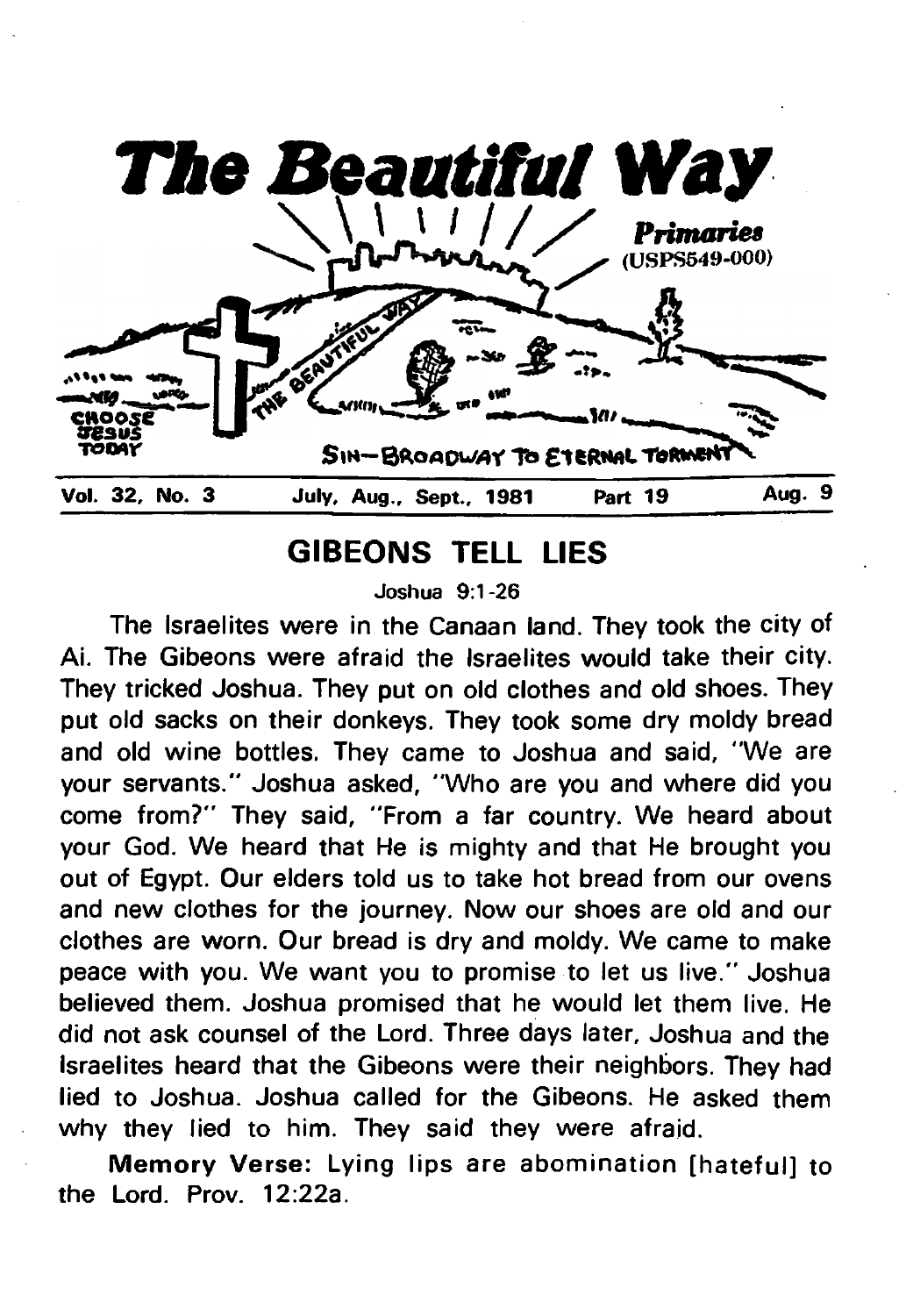"Oh, Grandmother! I like your new cookie jar!" exclaimed Shana. She stood and looked at the big brown bear. He seemed to be looking at her.

"I think he is trying to tell me something," said Shana.

" He is telling you to keep out until after dinner!" said Grandmother. "Then you may have all the cookies you want."

The telephone rang. Grandmother talked a long time. "She will not know if I take just one cookie," thought Shana.

After a while Grandmother came back into the kitchen. "Shana, I told you not to eat any cookies until after dinner!" she said.

"How did you know?" asked Shana.

"The bear told me," replied Grandmother. Shana looked at the bear. He was not looking at her now. She had put his head on backward!

"But no one saw me!" said Shana.

"Someone always sees us," her grandmother told her.

"Oh, do you mean God?" asked Shana. "Does He always watch for us to do wrong so He can punish us?"

"No, dear," said Grandmother. "God does not want to punish us. He watches us because He loves us. He wants to help us do right. He wants to make us His children, so He can always help us. But we have to ask Him. We have to be sorry for the bad things we have done."

"Oh, I am sorry!" said Shana. "I am sorry I took the cookie when you told me not to. 1 am sorry because many times I don't mind Mother. I don't want to be bad, but something keeps making me do bad things. Will God take out the something that wants to be bad and help me to be good?"

The Cookie Jar | "God will forgive you for the bad things you have done," said Grandmother. " He will make you different, so you will want to be good. There will still be times when it will be easy to do the wrong things. But you can always pray, and God will help you to do right. Do you want to ask God right now to forgive you and make you His little girl?"

> When Shana got up off her knees, she said, "I feel so clean inside!"

> > —Sel.

### **---------------o--------------- The Boy Jesus**

When Jesus was a little boy,

And played beside the street,

I know that when His mother called, He ran on Hying feet.

I know that when He saw a child Too small or lame to run,

That He would stop His own swift feet To help that little one.

I think He played at happy games As children do today,

And that He played them fine and fair, For that was Jesus' way.

And often in His Father's shop, Among the clean, bright wood,

1 know He sang and did His work The very best He could.

**---------------o---------------**

-Sel.

#### **Questions:**

- 1. What did the Gibeons take with them from their home?
- 2. Did Joshua believe that they came from a far country?
- 3. Did he make a promise not to take their city?
- 4. What did he say when he knew they had lied to him?
- 5. Why did they lie to Joshua?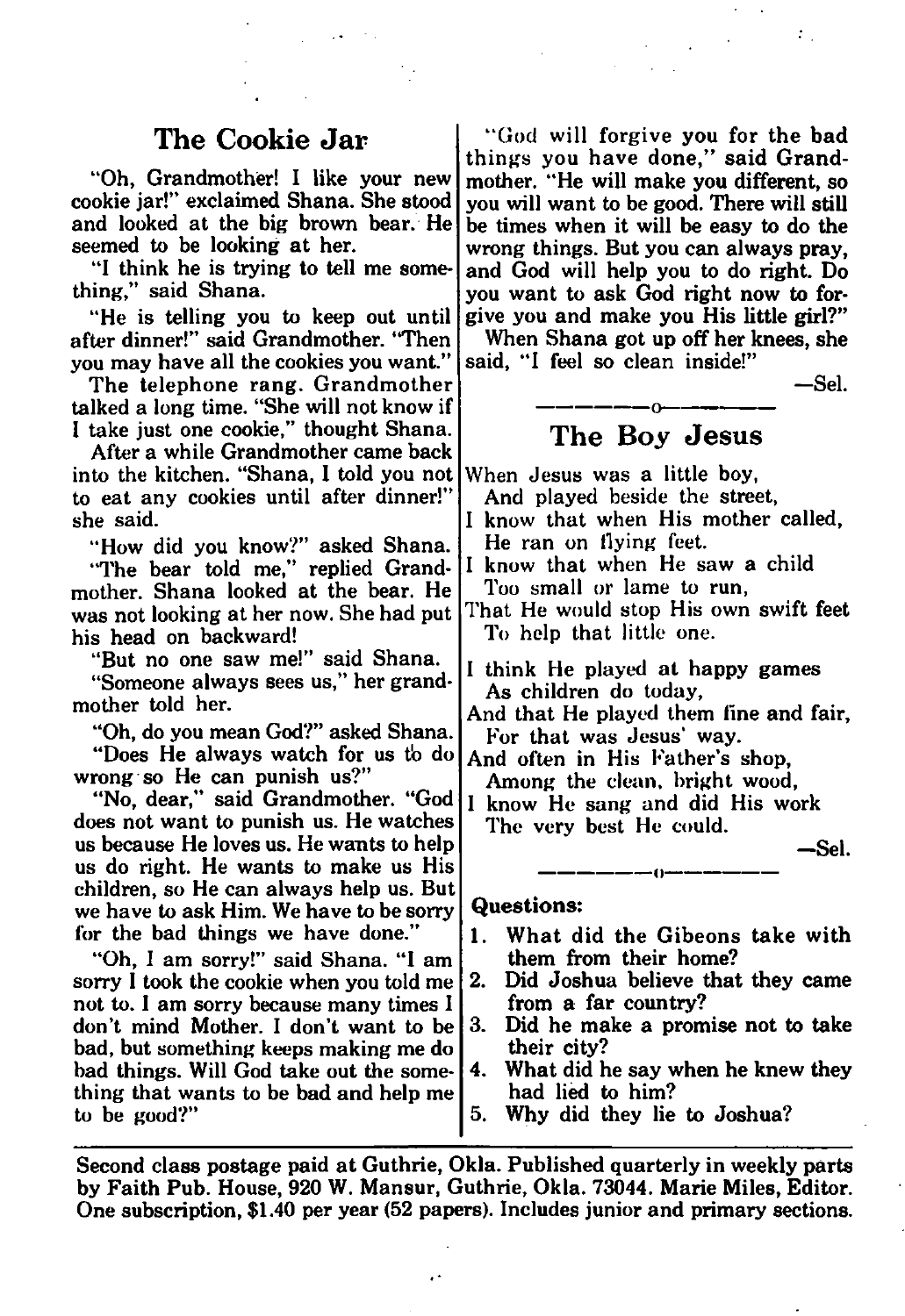

# **JOSHUA DIES**

**Joshua 23:14-16; 24:1-31**

**Joshua was getting old. God had helped him drive out all of the other nations from the Canaan land. God had given the land to the Israelites. Joshua called the people together. He told them he was going to die. He reminded the people that God had been good to them. When they were slaves in Egypt, God sent Moses to bring them out. When the Egyptians followed them, God put darkness between them and the Egyptians. God took care of them in the wilderness. He led them to the Canaan land. God gave them a land that they did not work for. They came into a land that had vineyards and olive trees which they did not plant. Joshua told the people to put away any gods that they had and serve the true and only God. The people said, "We will not forsake the Lord to serve other gods, for He is our God." Joshua took a great stone and put it under an oak tree. Joshua said, "This stone shall be a witness unto us. When you see it you will remember that you have promised to serve the true God." Joshua let the people go to their homes. Joshua died at 110 years of age.**

**Memory Verse: We will serve the Lord for he is our God. Joshua 23:18b**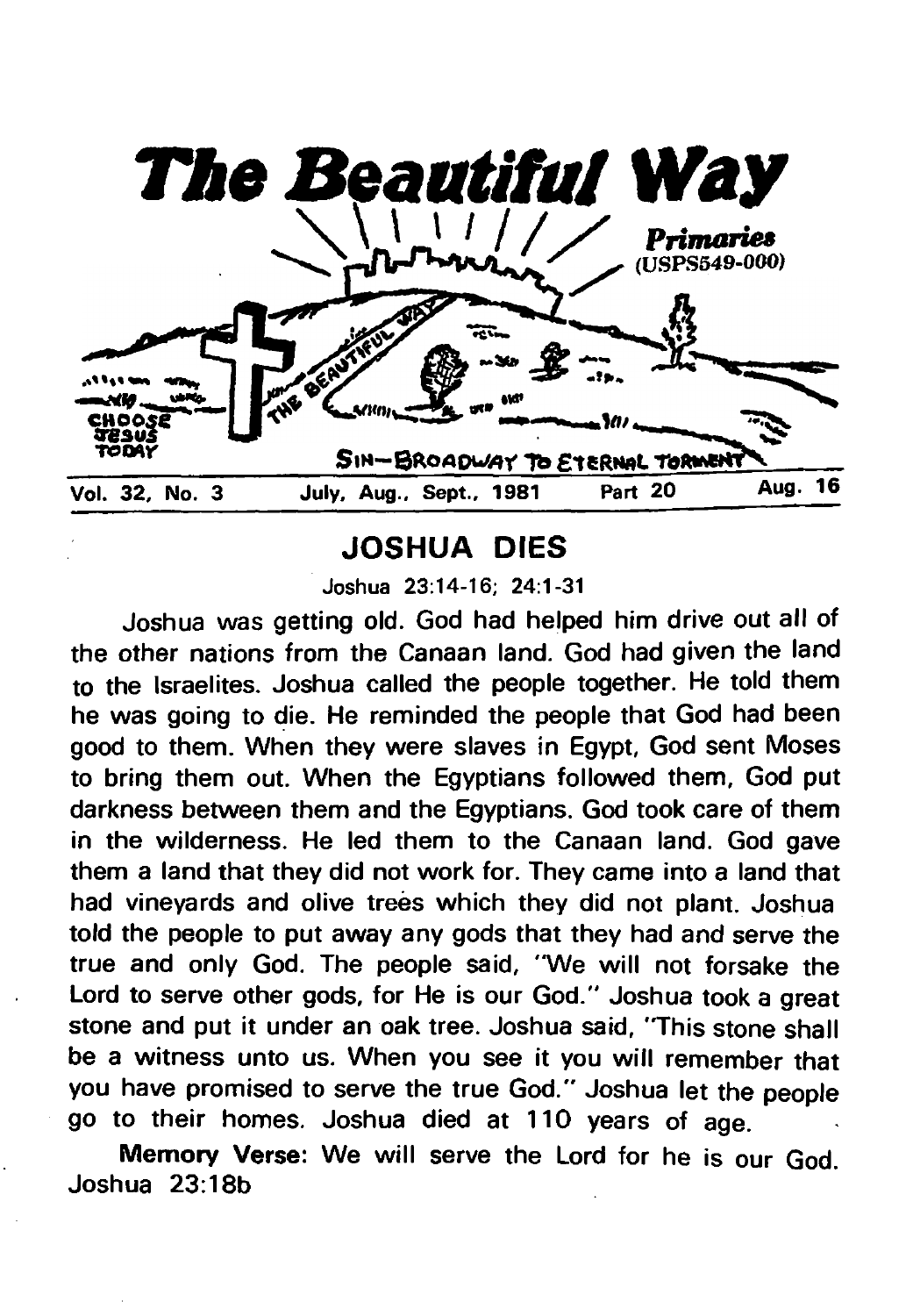#### **God Loves Bernardo**

Bernardo crept up to the black iron gate that opened into the missionary's yard and lifted the latch. It opened at his touch, and he grinned. In his South American country, people kept the street gates locked, but the missionary probably didn't know that.

The little boy slipped inside, and the gate shut behind him. Quickly he ran up the walk, his bare feet not making a sound. Standing on tiptoe he pressed the doorbell. Then he crouched down on the steps and made himself appear as small as possible.

The door opened. It was the missionary, and he spoke to Bernardo in Spanish. " Hello. Can I help you?" he asked.

Bernardo hunched his shoulders and pretended to be crippled. It was a trick, for he was really a healthy boy. "Please, sir, will you give me some bread and some money? I am a poor, sick cripple," he said.

" Oh, you poor boy!" replied the missionary. "Wait here, and I'll see what I can find."

The door closed, and Bernardo smiled. The trick had worked.

In a few moments, the man was back. In his hand he carried a brown paper bag. " Here is some bread and fruit," he said. "And here are some coins. Give them to your mother to spend at the market."

"Thank you," said Bernardo, taking the bag and stuffing the coins into the pocket of his jeans.

" Here is something for you to read, too," continued the missionary. " It is the gospel of John, a part of the Bible. It  $|3|$ . is God's Book, and it is all true."

"Every word?" asked Bernardo.

"Yes, and it is about Jesus, who loves us. It tells us how we may go to heaven when we die," said the man.

Bernardo began to feel ashamed of himself. He straightened up to his full height and said, "Jesus doesn't love me. I'm not good. I only pretended to be crippled. I'm not sick at all."

"I know," said the missionary, smiling. "I was watching from an upstairs window when you came. Jesus saw you, too, but He still loves you and wants you to become a part of His family."

Bernardo looked puzzled. He couldn't understand why the missionary had treated him so kindly. Probably Jesus made the difference. He decided that he was going to come back to learn more about the One who knew all about him |and still loved him! ——Sel. **-----------------o-----------------**

## **Jesus On Trial .**

The Saviour stands on trial today Before us each and every one, And whether He must go or stay Is ours to choose—God's holy Son!

Shall we like those in Pilate's hall Condemn Him to be crucified?

Or shall we let Him be our all

To walk forever by our side?

Oh, may today we all decide

To let Him be our Lord and Friend! Our mortal pathway He will guide

And keep us 'til our journey's end. —Leslie Busbee **---------------o—------------**

# **Questions:**

- 1. Did God drive out the people from the Canaan land?
- 2. What was in the land that God gave to the Israelites?
	- 3. What did Joshua tell the people?
- 4. Did the people serve God?
- 5. How old was Joshua when he died?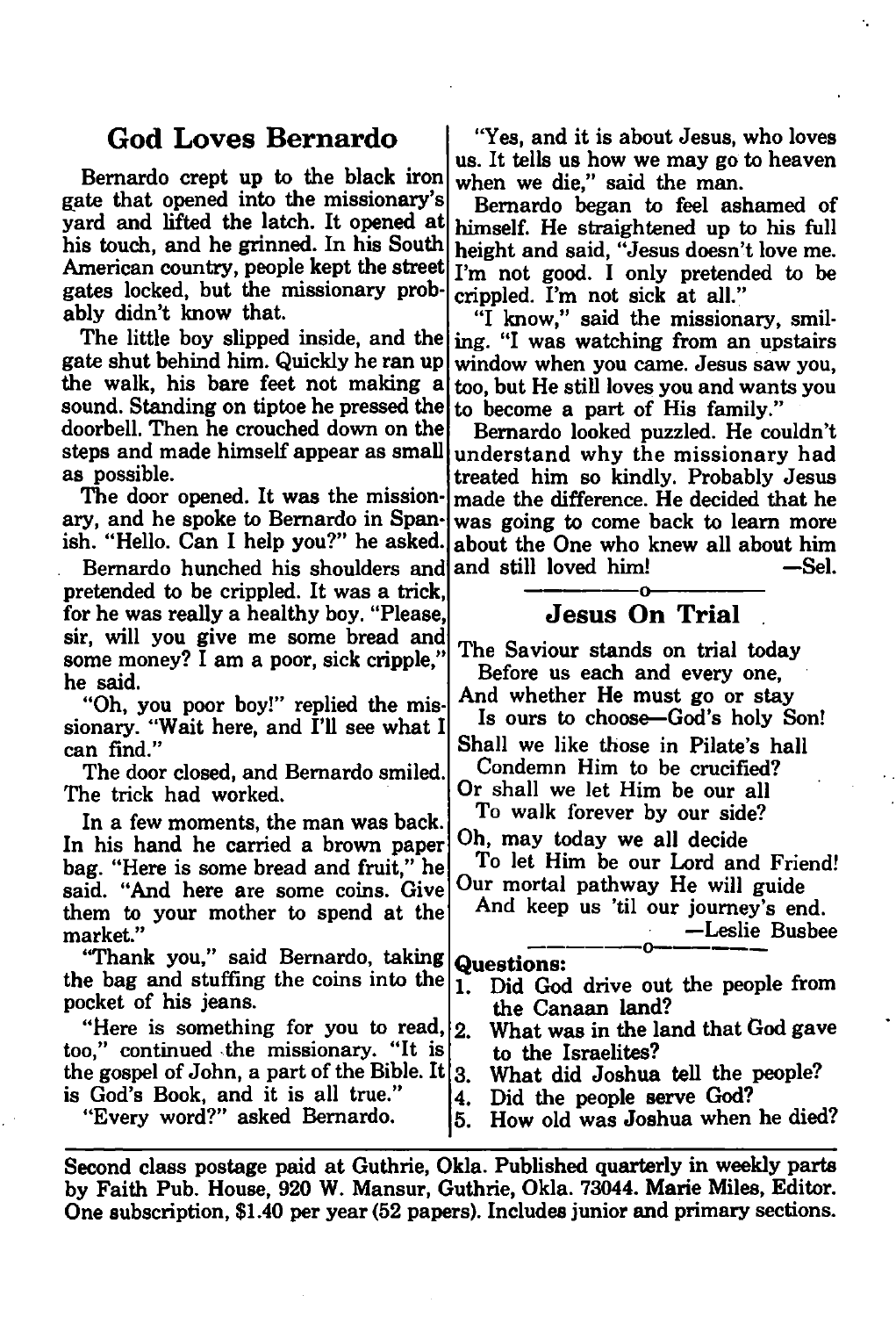

# **DEBORAH, THE PROPHETESS**

**Judges 4:1-14**

**After Joshua died, different men judged Israel. At one time Deborah, a prophetess, judged Israel. She dwelt under a palm tree.**

**The children of Israel did evil in God's sight. The Lord let them fall into the hands of King Jabin of Canaan. The children of Israel cried to the Lord. King Jabin was not good to them. He did many bad things. One day, Deborah sent for Barak. She asked him if the Lord had not told him to take an army and fight against King Jabin. Deborah told Barak that the Lord would deliver King Jabin's army into his hand. Barak said, "I will not go unless you go with me." She said, "If I go with you, the honor will not go to you, because the Lord will deliver the captain to a woman." Deborah went with Barak and the army. The army of King Jabin came to meet them. When they came to the place where they waited, Deborah said, "Up; for this is the day in which the Lord has given you the victory. The Lord has gone before you." Barak went out to meet the army. God caused the enemies to be confused. They ran all about. Barak won the battle.**

**Memory Verse: I will sing praise to the Lord God of Israel. Judges 5:3b**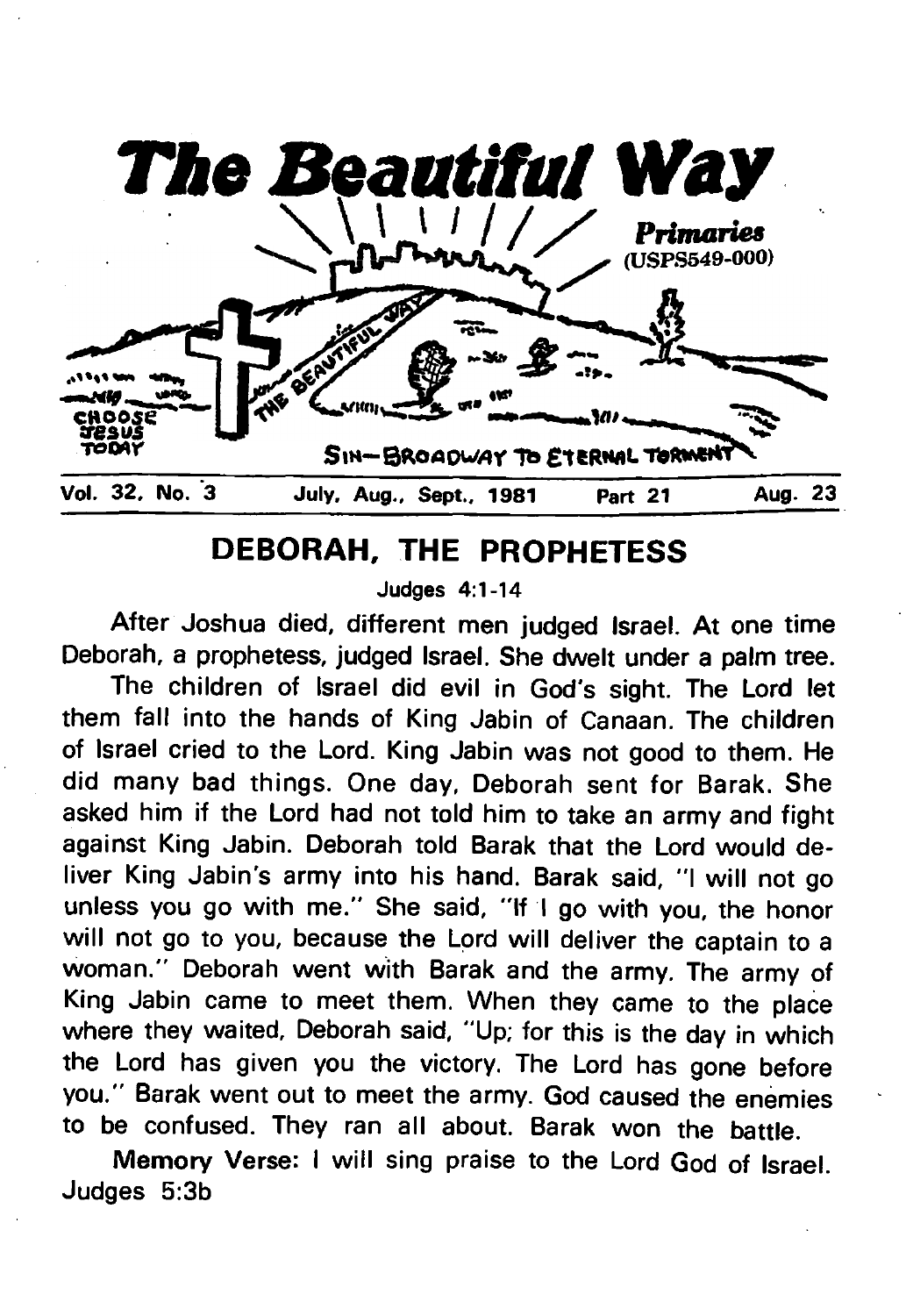One sunny morning Timmy went outside to play. This was the first time in several days he had been outside because it had been raining. Now the sun was out and the grass looked oh, so green!

"Now, Timmy," called his mother from the door, " Stay out of the puddles."

"Okay, Mom," he replied.

For a while Timmy rode his tricycle up and down the sidewalk, but then he decided to swing. He started toward his swing. "Oh, my," he thought as he suddenly stopped. "There is a big puddle of water right under my swing."

At first Timmy started to turn around and ride his tricycle again, but instead he stood and looked at the puddle. "IF I can get in the swing without stepping in the water, I could swing and just keep my feet off the ground."

Timmy walked close to his swing and reached out for it. He couldn't quite reach it without stepping in the water. "I will stand on my tiptoes and get just in the edge of the puddle," Timmy thought.

Timmy tiptoed into the water and reached for his swing. Yes, he could reach it, but he couldn't get into it.

" Maybe I can hold onto the rope and swing my legs up onto the seat," Timmy said to himself.

Timmy grasped the rope tightly with both hands and swung his legs up. He swung out over the big puddle just hanging onto the swing. His feet were  $\left| \right|$ . on the edge of the seat, but his shoes were slippery from standing in the  $2$ . water. As he tried to get into the seat,  $|3|$ . his feet slipped. Splash! He fell right  $4$ . into the muddy water. Oh, no! His clean  $5$ . shirt and jeans were all wet and muddy.

Slippery Feet The door opened and Mother came out to sweep off the porch.

"Timmy!" she exclaimed.

Timmy was a big mess. His clothes were covered with mud, and water dripped from him.

"Timmy, why did you disobey me?"

"I didn't mean to, Mom," said Timmy. " It wasn't my fault. I was going to swing, but somehow my feet slipped."

"Timmy, you can't blame this on your feet," Mother said. "Your feet may have slipped, but your eyes saw the water and you knew you shouldn't even go over to your swing today."

"I'm sorry, Mom," said Timmy with tears trickling down his face.

" Are you sorry that you disobeyed, or are you sorry that you fell into the water?" Mother said.

When people walk into temptation, they cannot blame it on their feet. When we see temptation we must turn away at  $\sim$  S.W. **---------------o---------------**

### What I can Do

Since Jesus gave His life for me, His own I ever want to be. With all I have I could not pay For all His love to me each day.

Still I can give my little all, And answer when I hear Him call, And gladly I shall go and tell Of Him, and that will please Him well. **------------ o------------**

#### Questions:

- What is the name of the woman who judged Israel?
- 2. Where did she dwell?
- 3. What did she tell Barak to do?
- Did he want to go to battle alone?
- Who went with him, and did they
	- have victory over the enemy?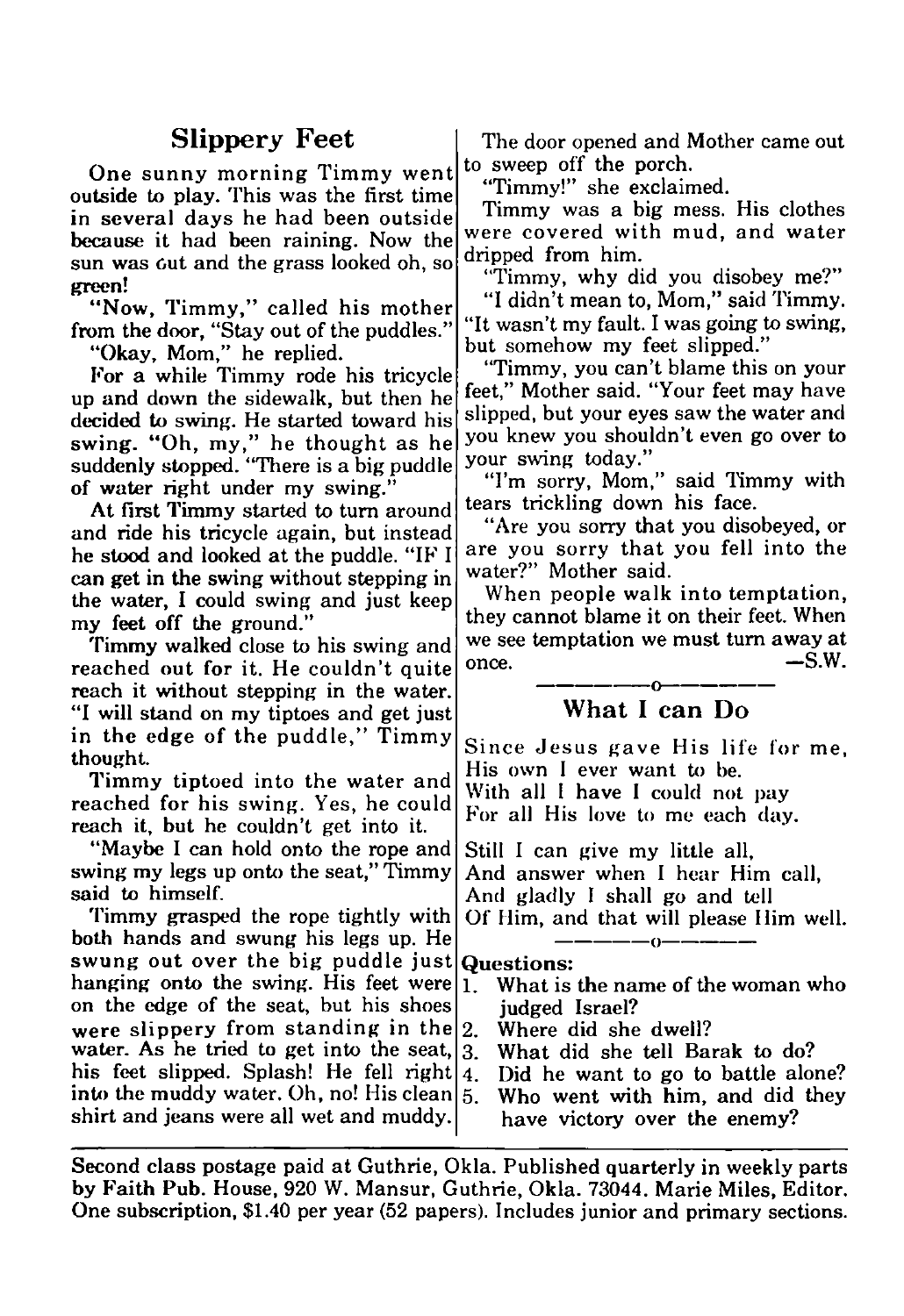

# **AN ANGEL VISIT**

**Judges 6:1 -25**

**The children of Israel did wrong. God let another nation come into their land. The Israelites hid in dens and caves. The other people took their food, cattle, and sheep. The children of Israel cried unto the Lord.**

**One day Gideon was threshing his wheat. An angel of the Lord came. He said, "The Lord is with you because you are a mighty man." Gideon said, "Oh, my Lord, what has befallen us? Where are all the miracles that our fathers told us about? The Lord has forsaken us. This nation is doing us wrong." The Lord looked at him and said, "Go in your might and you will save Israel from this nation." Gideon said, "I am from a poor family." The Lord said to him, "I will be with you. You will smite this nation." Gideon said, "Show me a sign. Depart not until I bring you a present." Gideon brought out meat, cakes, and broth to the angel of God. The angel of God said, "Put the cakes and meat on that rock. Pour the broth over it." Gideon did as he was told. The angel of the Lord touched it with his staff and fire burned it up.**

**Memory Verse: The Lord is on my side; I will not fear. Psa. 118:6a**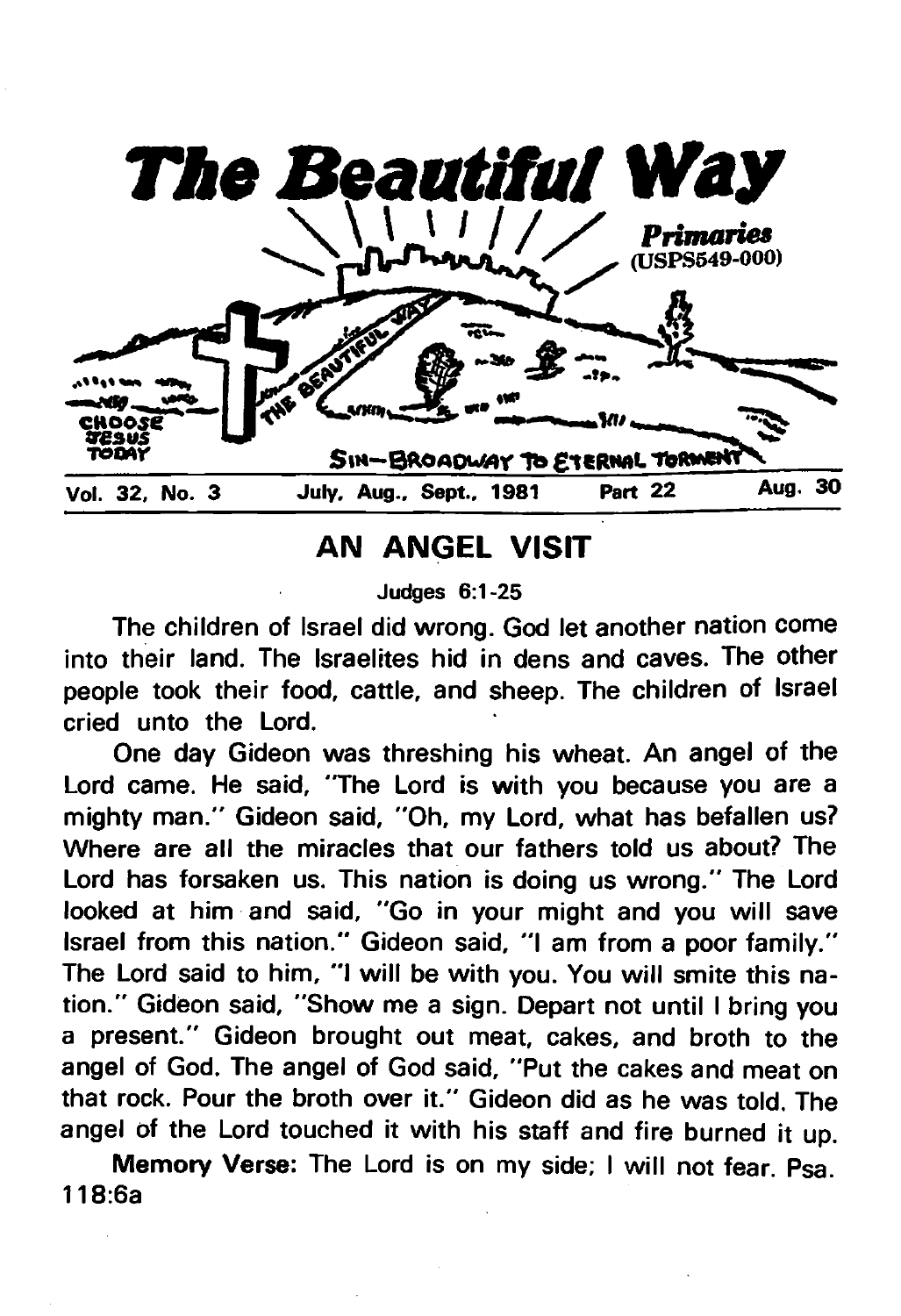## God's Care

"Do you think we'll make it, Daddy?" asked Rod anxiously as he looked out of have," said Rod. the window of the small plane piloted by his father.

"Of course," replied his father. "We asked God to take us safely to San Felipe, and I'm trusting Him to do it."

"But it's been raining ever since we left the coast," said Rod nervously. "There are clouds all around us. How can you tell where we're going?"

"The plane's compass tells me which direction to go, and God helps me steer a steady course," replied Rod's dad. "Remember that 'the eternal God is thy refuge, and underneath are the everlasting arms.' God will take care of us, Rod."

Rod felt better. He often flew with his missionary father to the South American jungle villages, but never before had they been caught in such a bad storm.

"Do you have plenty of gas?" asked Rod.

"That may become a problem," his father said. "This rough weather has made us take a longer route, and we may need to turn back to refuel before we can go on to San Felipe."

"Where will we land?" asked Rod.

"Son, you ask too many questions!" his dad remarked. "I don't know of any airstrip on our course from here to San Felipe. But we don't have to make the decision to turn back yet. Let's pray right now and ask God to show us what to do."

After they had prayed, Rod asked, " Daddy, don't you have a map that shows where the airports are?"

"Yes, and I've already looked at it. 5. There aren't any that we can reach

without changing course," Dad replied.

" Daddy, here's a map right behind the seat. It looks newer than the one you

" You're right. I 'd forgotten about getting that new one a few days ago," Dad said.

Rod and his father scanned the map. "We are here," said Dad. "And look! We're very close to a small new airport! It isn't shown on the old map."

Just then, the sun broke through the clouds, and soon they sighted the landing strip. "Isn't it lucky that you had the new map?" asked Rod.

" It wasn't luck, son. That was God's care," said his dad. "Let us thank Him for His protection." —Sel. **---------------o---------------**

We might try to hide things from others but God sees it all. We can't do wrong and get by. Stealing is sin, and God makes us feel badly in our hearts when we steal or lie. So be sure that you do not disobey God's law. It is sin to do wrong. Sin must be punished. Jesus has taken our sins and was punished on the cross for us. We must come to Jesus and ask His forgiveness for sin. We must believe that He has borne them for us. We must be sorry we have sinned. We must quit sinning. We do not want to sin anymore. Jesus will forgive us. We want to love Jesus and pray to Him every day to help us. —M. Miles **----------o------------**

#### **Questions:**

- 1. What did the children of Israel do when they were in trouble?
- 2. Whom did the angel visit?
- 3. What did the angel want Gideon to do?
- 4. Did Gideon ask for a sign?
	- What was the sign given by the angel?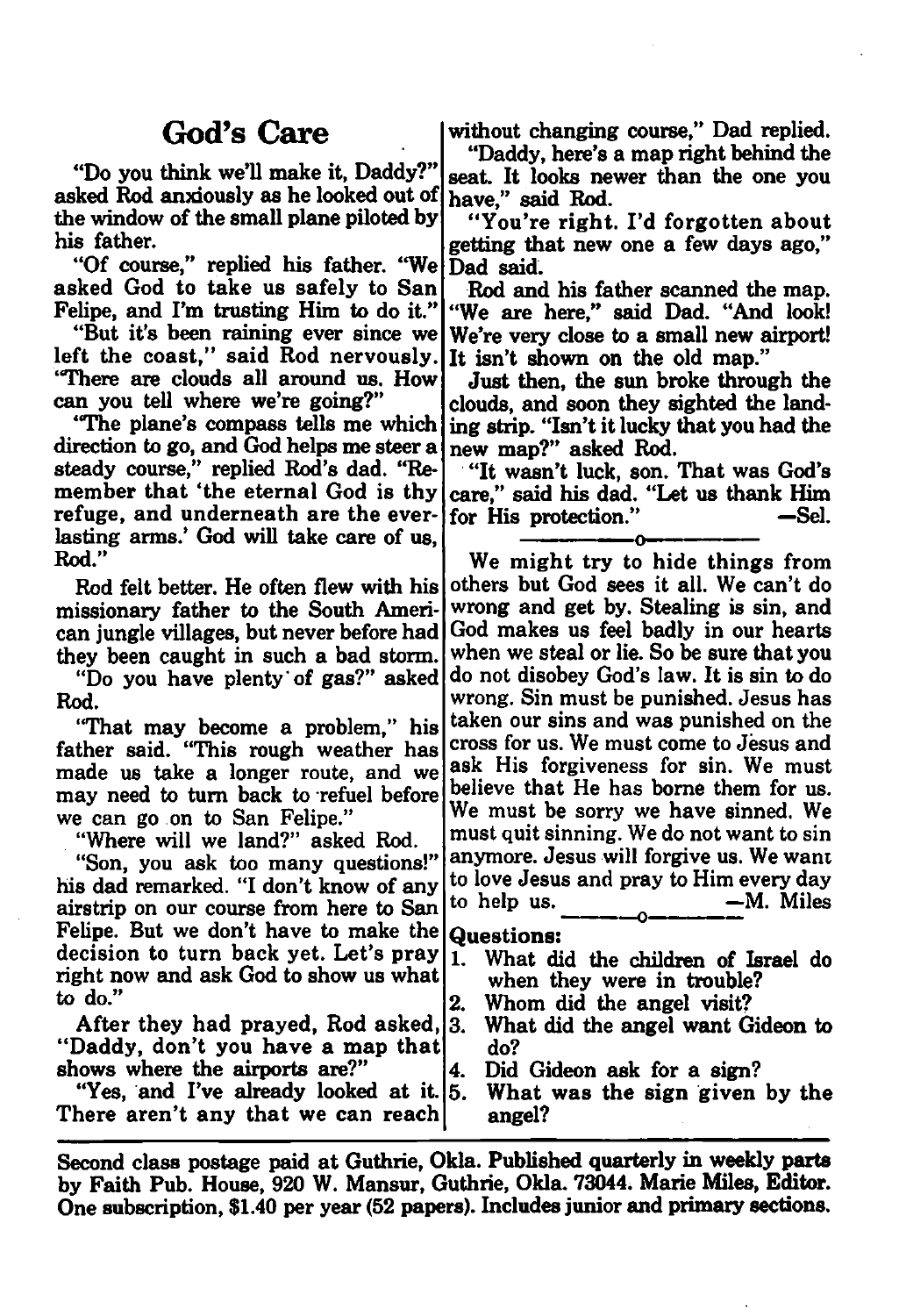

# **GIDEON'S FLEECE**

**Judges 6:24-40**

**The Lord told Gideon to tear down his father's altar to the idol Baal. God said, "Build an altar to the Lord on top of a rock. Take one of your father's cows and offer it to the Lord." Gideon took ten men and did as the Lord said. He did it at night because he feared his father and the men of the city. When the men of the city arose and saw the altar to Baal torn down, they said, "Who did this thing?" They told Gideon's father, "Bring out your son, Gideon, that he may die." Gideon's father said, "Let Baal plead for himself, if he be a god."**

**The Spirit of the Lord came on Gideon. He blew the trumpet to call the soldiers. Gideon said to God. "I will put out a fleece of wool on the floor. If the dew falls only on the fleece and it's dry everywhere else, then I will know that you will save Israel by your hand." When Gideon arose, the fleece was wet and it was dry every where else. Gideon wrung out a bowl full of water from the fleece. Then Gideon said, "Be not angry with me, but let the dew fall every where else and the fleece be dry." And it was so that night. Gideon knew God would be with him.**

**Memory Verse: I will guide thee with mine eye. Psa. 32:8b**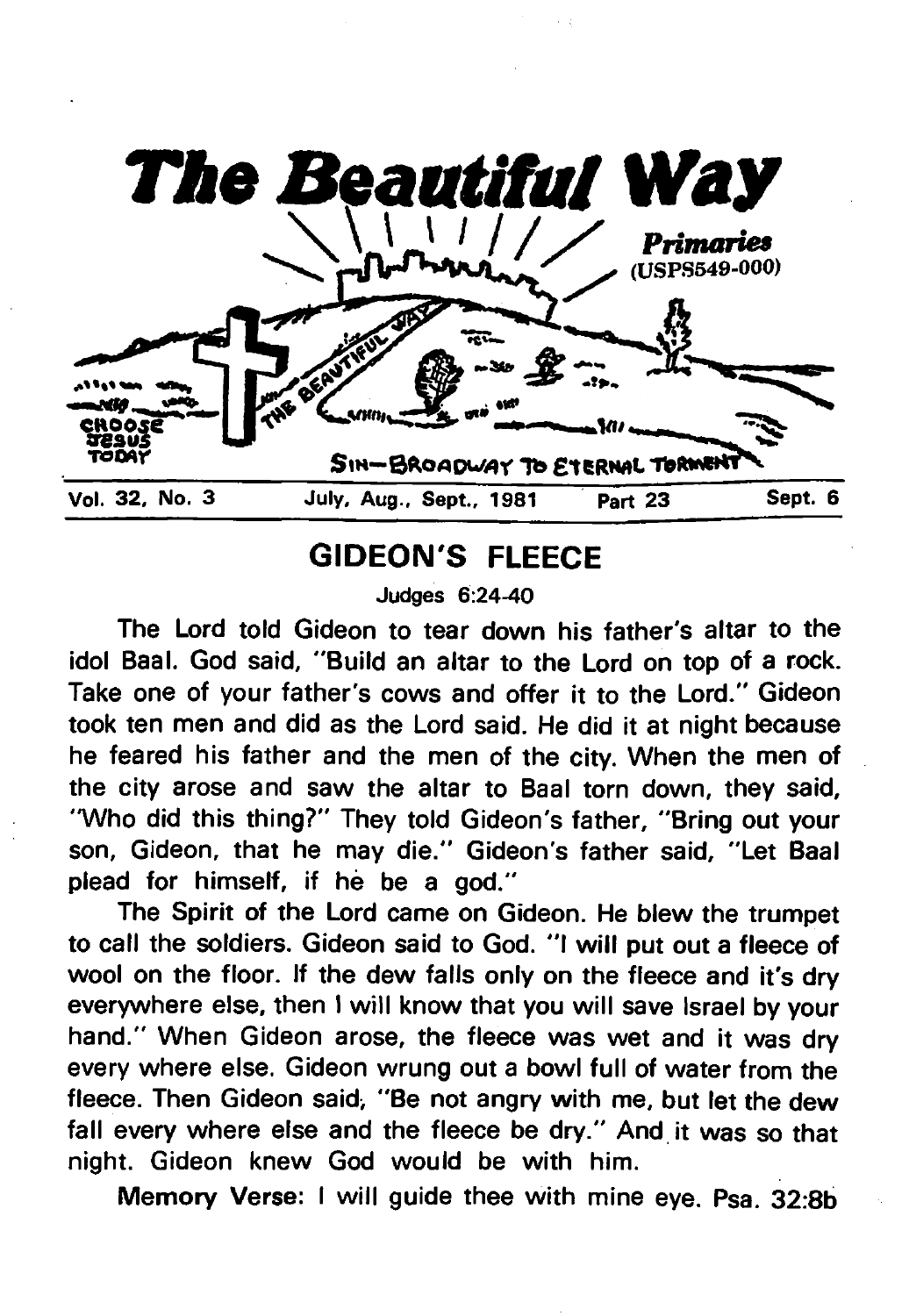## Tedra's Balloon

Michael and Tedra were at the zoo. They enjoyed watching the big elephants spray themselves with water. They liked watching the funny monkeys swing with their tails.

"Mother, may we have a balloon?" they asked.

"Yes," said Mother. "Here is enough money for two balloons."

The children raced over to the man who had a canopy of balloons over his head.

"I want a green one," said Michael. "I want a red one," said Tedra.

The children held tightly to the strings as they watched their balloons float gayly in the air above their heads. Tedra was eating some popcorn. She held the box of popcorn in the hand that  $\vert$  for Jesus!" held the string.

" Oh, no!" she shouted, as her balloon began to go higher and higher into the air. She had let the string get away.

The children stood and watched the red balloon go higher and higher and get smaller and smaller.

"Will my balloon go up to God?" asked Tedra.

" No," said Daddy. "Your balloon will go very high and float with the wind, but the gas will slowly leak out of the balloon."

"How can the gas get out?" asked Michael. "The balloon is tied tightly."

"The gas can come right through the rubber of the balloon. The gas comes out bit by bit until the balloon will finally come down, until at last it falls to the ground."

"It's not fair that my balloon got away," whined Tedra.

"You should have held the string

firmly," said Daddy. "That is the way some people are with the Word of God. They do not let it go deep into their hearts so it slips away. Soon everything they know about God and His ways has leaked out of their hearts."

"I don't want to let God out of my heart," said Michael. " If He left, I might never get Him back again, just as Tedra will never get back her balloon."

-S .W .

**---------------o---------------** Duane was only three years old, but when he and Mommy went to work for Jesus at the Print Shop, he was eager to help. He kept asking for something to do, so Mommy finally showed him how to fold the little *Beautiful Way* papers. Duane eagerly worked at his job, only pausing to comment, " We are doing this

After awhile he began to frown and Mommy could tell that he was puzzled over something. Sure enough, before long he asked, "Mommy, when we get these all done, will we take them up to heaven and give them to Jesus?"

"Oh, no," Mommy replied. "We will give them to a whole bunch of people so they can learn all about Jesus and someday go to heaven." This is what it means to work for Jesus—to tell everybody we can that Jesus loves us!

—C. L. **------------ o------------**

#### **Questions:**

- 1. Who tore down Gideon's father's idols?
- 2. What did Gideon's father tell the men of the city?
- 3. Why did Gideon blow the trumpet?
- 4. Was the fleece dry and the ground wet?
- 5. What did it mean when the fleece was dry?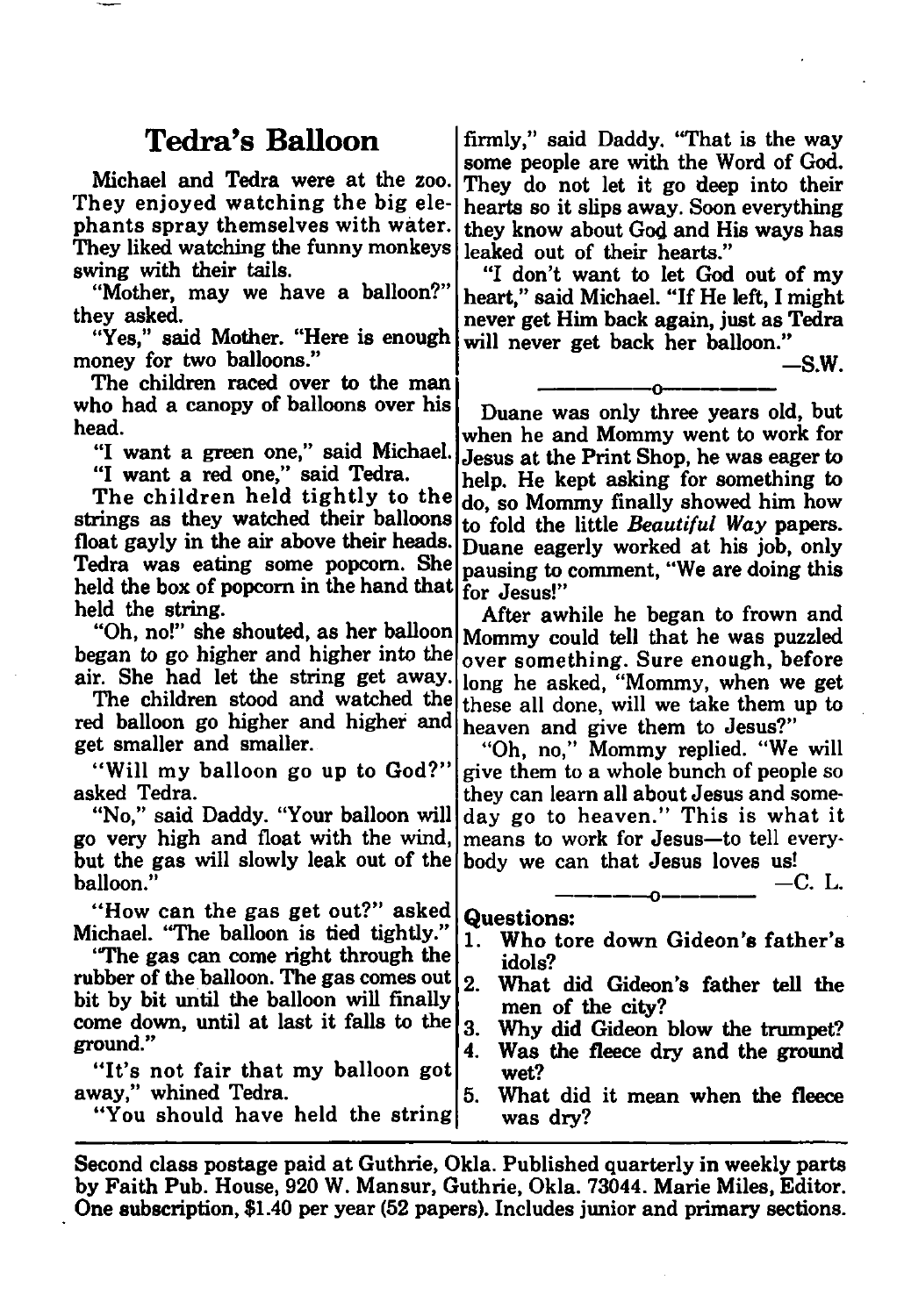

# **SOLDIERS ARE TESTED**

**Judges 7:1-7**

**Gideon and his people pitched their tents near the well so the bad nation would not see them. The Lord said to Gideon, "You have too many soldiers. I do not want Israel to say they won the battle. I want them to give me the glory. Tell every soldier who is afraid to leave the army and go home." Twenty-two thousand went home. Only ten thousand were left. The Lord told Gideon that there were still too many soldiers. God said, "Gideon, bring all the soldiers down by the water." Gideon brought the soldiers down by the water. The Lord said, "Tell the soldiers to get a drink from the creek. Every soldier that lappeth with his tongue as a dog lappeth, him shall you set on one side. Every soldier that boweth upon his knees to drink, set him on the other side." The soldiers all got drinks. Gideon put the men on the two sides. There were three hundred who bowed upon their knees to drink the water. The Lord told Gideon to take those three hundred soldiers, and let the others go back home. God wanted Israel to know that He had fought their battle.**

**Memory Verse: Blessed is the man that maketh the Lord his trust. Psalm 40:4a**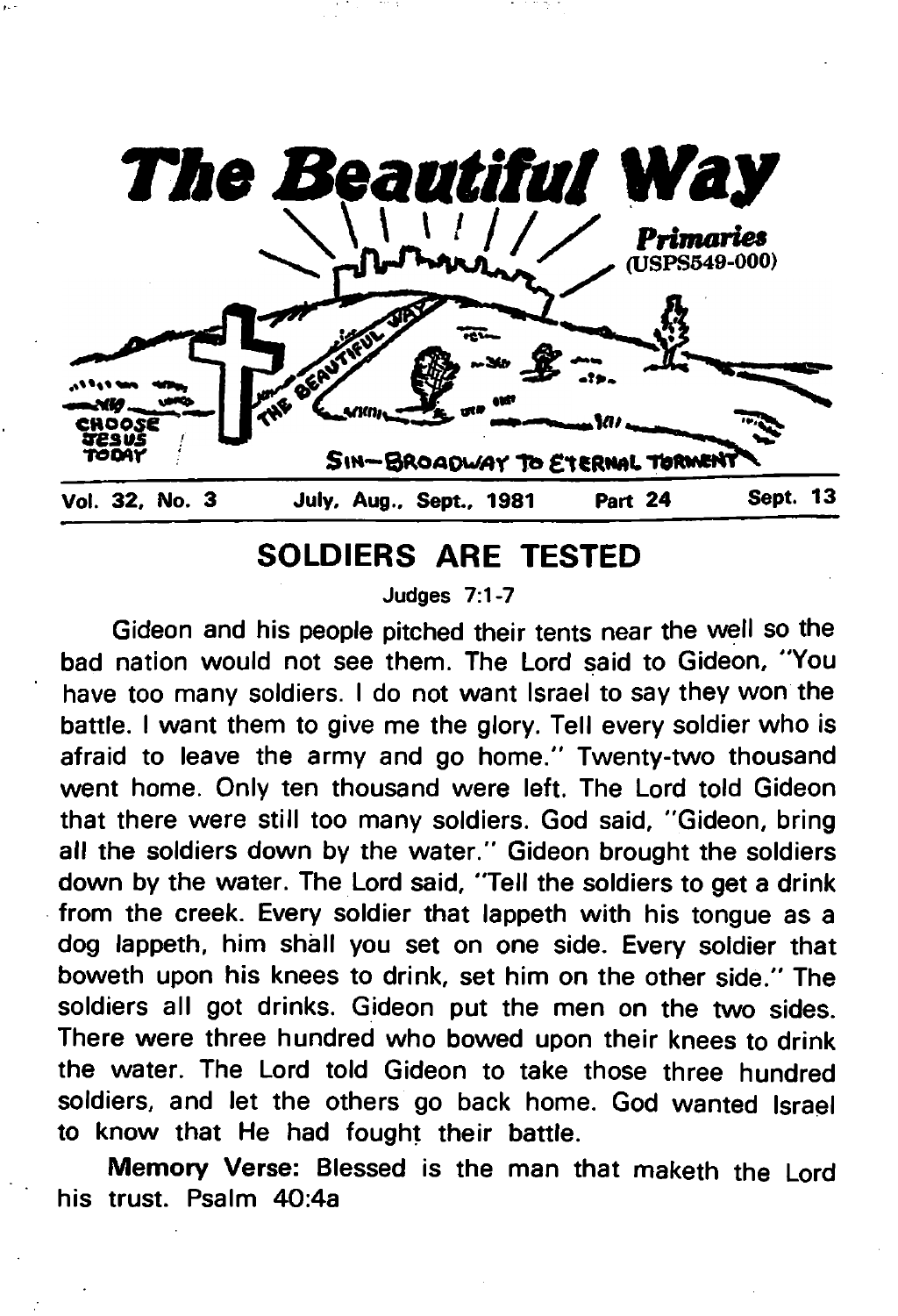## A Missionary's Life

Dana lay on the living room rug and turned the pages of the photo album. Some of the photos had been sent from Africa, and they showed her brother preaching inside the thatched roof chapel. "I feel sorry for Bert and Linda, don't you?" she asked her father.

"Why do you feel sorry for your big brother?" he asked. "According to Bert, he and his wife have just had the best years of their lives."

Dana shook her head. She had been to a missionary service that morning and had heard her brother tell about his life in Africa. It didn't sound like fun to her! Their home wasn't in a modem city; it was in the bush country with a small tribe. The city was a day's journey from their home, and during the rainy season, the roads were rivers of mud.

Their home was a simple building. It was built on stilts high off the ground in order to protect them from wild animals and floods. Linda mentioned that the walls of their house had to be rebuilt often because the termites ate almost everything. Once they stored some books in a box, and months later when they opened it, all they found was dust!

There was also a food problem. Nearly everything came from cans, including powdered milk and eggs. The only time they had fresh meat was when a native killed a wild pig, some other wild  $2$ . animal, or a bird. Sometimes when they visited their converts, they even had to eat monkey meat!

Dana remembered, too, their little baby, Lisa, who had lived only a year. She died of jungle fever. Poor Bert and Linda!

" Daddy, do you remember when we met Bert and Linda at the airport?" asked Dana. "They were both tired, and Linda was sick. After four years all they had were the clothes they were wearing and a few dollars. Do you call that a good life?"

"I guess you didn't listen well this morning, Dana," said Daddy. "Bert explained why he and Linda were so happy. He said, " 'My meat is to do the will of him that sent me' " (John 4:34).

" You mean that Bert is a missionary because God wants him to be one?" asked Dana.

"Yes. You see, Dana, a Christian can't be truly happy unless he obeys God," said Daddy. "Bert and Linda wouldn't<br>have it any other way." —Sel. have it any other way." **-----------------o-----------------**

A little boy had to be punished for saying bad words. His sister said that Mother was "unlearning" Freddie the bad words. I should think that was a great deal harder than learning them. There is a better way to "unlearn." It is the squirrel's way. When he gets a bad nut he does not fill his mouth with it and then make a wry face and spit it out. He just throws it away , without tasting it. It is easier to keep sin out of the heart than to put it out.

# **Questions:**

Did Gideon know that God was going to help him win the battle?

-------------- **o------------**

- What did he tell the soldiers to do who were afraid?
- 3. W hat did the soldiers do at the water's edge?
- 4. What ones did God tell Gideon to take with him?
- 5. Why did God want such a small army against a big army?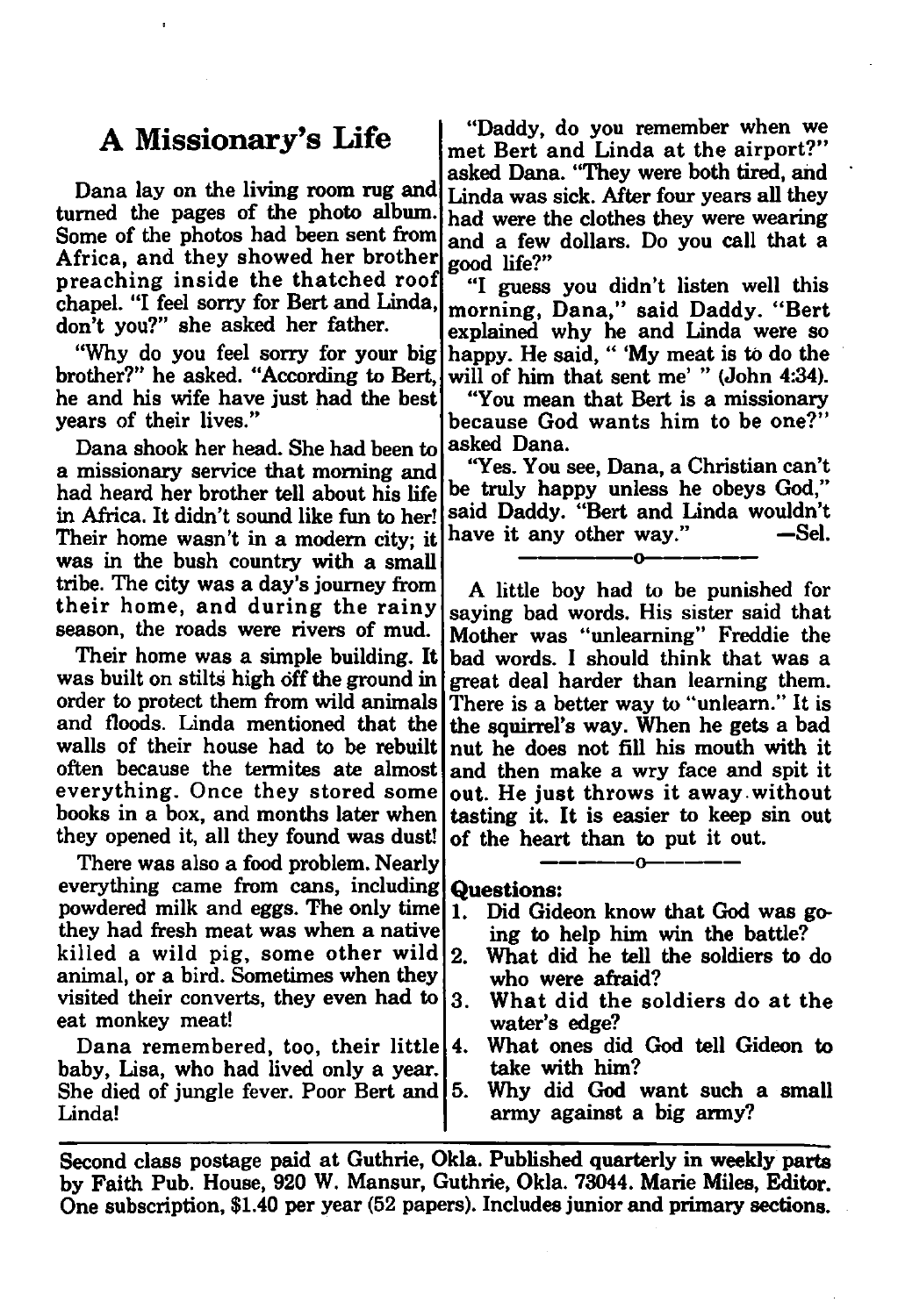

# **THE SOLDIER'S DREAM**

**Judges 7:8-15**

**Gideon took the three hundred men, some food, and their** trumpets. The other men went back to their tents. The enemy had **a big army. They were like grasshoppers in the valley. There were so many that one could not count them.**

**The Lord said to Gideon, "If you are still afraid, take your servant, Phurah, and go down close to the enemy camp and listen to what they say." Gideon took Phurah and slipped down by the huge army. Suddenly they stopped. They heard two soldiers talking. One soldier said to the other, "I had a dream. I dreamed that a cake of barley bread tumbled into our army and came into a tent. As the bread hit the tent, if fell and overturned." The other soldier said, "That is nothing but the sword of Gideon. He is a man of Israel. God has told him that he will give.our army into his hand." Gideon and Phurah hurried away. They fell on their faces and worshipped the Lord. Gideon knew that God was going to help him win the battle. God didn't need big numbers to win a battle. He only needed someone who would obey . Him and have faith in Him. Gideon told, his three hundred men not to fear.**

**Memory Verse: I will teach you by the hand of God. Psa. 27:11**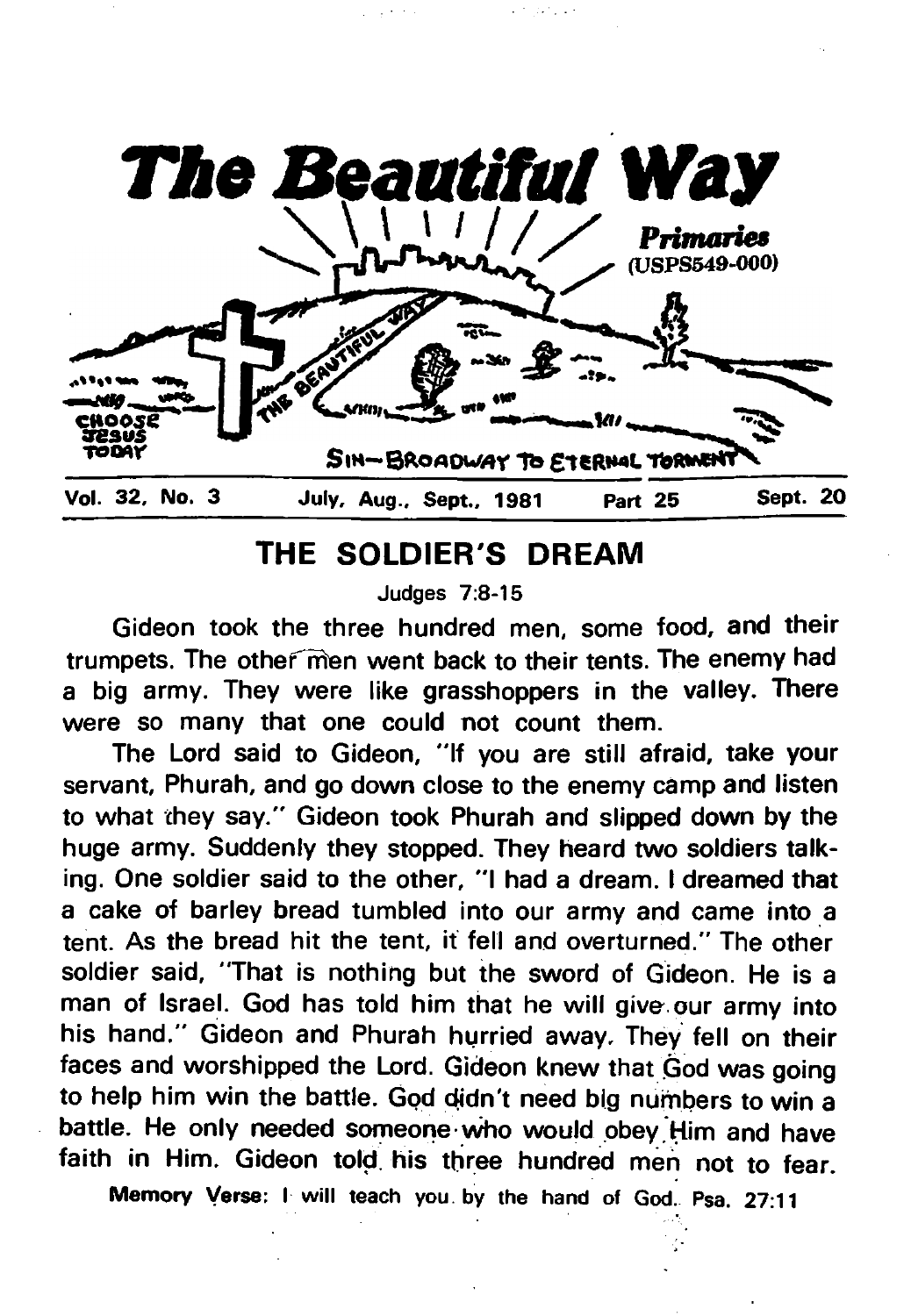## God Answers Prayer

It was the breakfast hour at the London Orphan Home. Mr. Mueller glanced down the long table lined with hungry, noisy boys and girls. He raised his hand and waited until the children got quiet. " Children, we have only enough food for today, and we have no more money," he said. " Let us pray, asking God to send what is needed."

Every head was bowed while Mr. Mueller asked God to bless the food.' He dred years ago. Since then, many people thanked the heavenly Father for His blessings and prayed that more funds would be sent at once. "We know that you are the same yesterday, today, and forever," he prayed. "We are putting our trust in You."

" Do you think that God will send money for food?" asked Amy, a new girl at the home.

Henry, the boy on her right, gulped a mouthful of porridge before he replied, "Of course He will. He always sends us what we need."

" Doesn't He know how much food we have left?" asked Amy.

" Sure, He does," Henry replied.

Amy spooned up her porridge while she puzzled over the answers. " But if He already knows what we need, why do we have to ask Him?"

Henry frowned, but Cheryl, an older girl on Amy's left, answered kindly,

'T he Bible says, 'Ask, and it shall be given you.' God wants us to prove our faith in Him by asking."

"What is faith?" asked Amy.

"Faith is believing for sure that God will answer," replied Cheryl. "Just wait, Amy. God never fails us."

Breakfast was over, and the children  $|5$ . scattered to their various tasks. As Amy

helped to stack the bowls, she thought about her strange new home. She wondered how God would answer the prayer of Mr. Mueller.

That afternoon, a lady left a package at the home. It was a gift of money, sent by her daughter several days before. Mr. Mueller told the children about it that evening. "God had the money for us all the time," he said, " but He delights, in the prayers of His children."

This incident happened over a hunhave heard about George Mueller, the man of faith, and his wonderful orphanage.

God has not changed. He loves us, too, and He still hears and answers the prayers of His children. —Sel. **---------------o---------------**

#### **I Want To Be A Man**

There's never too much work to do, Because, of course, you see,

When I grow up, and even now, A man I want to be.

A man, you know, must ready be To help in any way,

And if I want the name, it means To work as well as play.

A man's supposed to help the weak— A woman, girl, or man;

So now I think's the time to start To help whene'er I can.

-Sel.

#### Questions:

- **— o -------------------------** 1. What did Gideon's 300 men take?<br>2. Why did Gideon and his servant go
- Why did Gideon and his servant go down to the enemy camp?
- 3. What did one soldier tell another?
- 4. Did Gideon know that God had put fear into the enemies' hearts?

5. What did Gideon do when he heard the soldier's dream?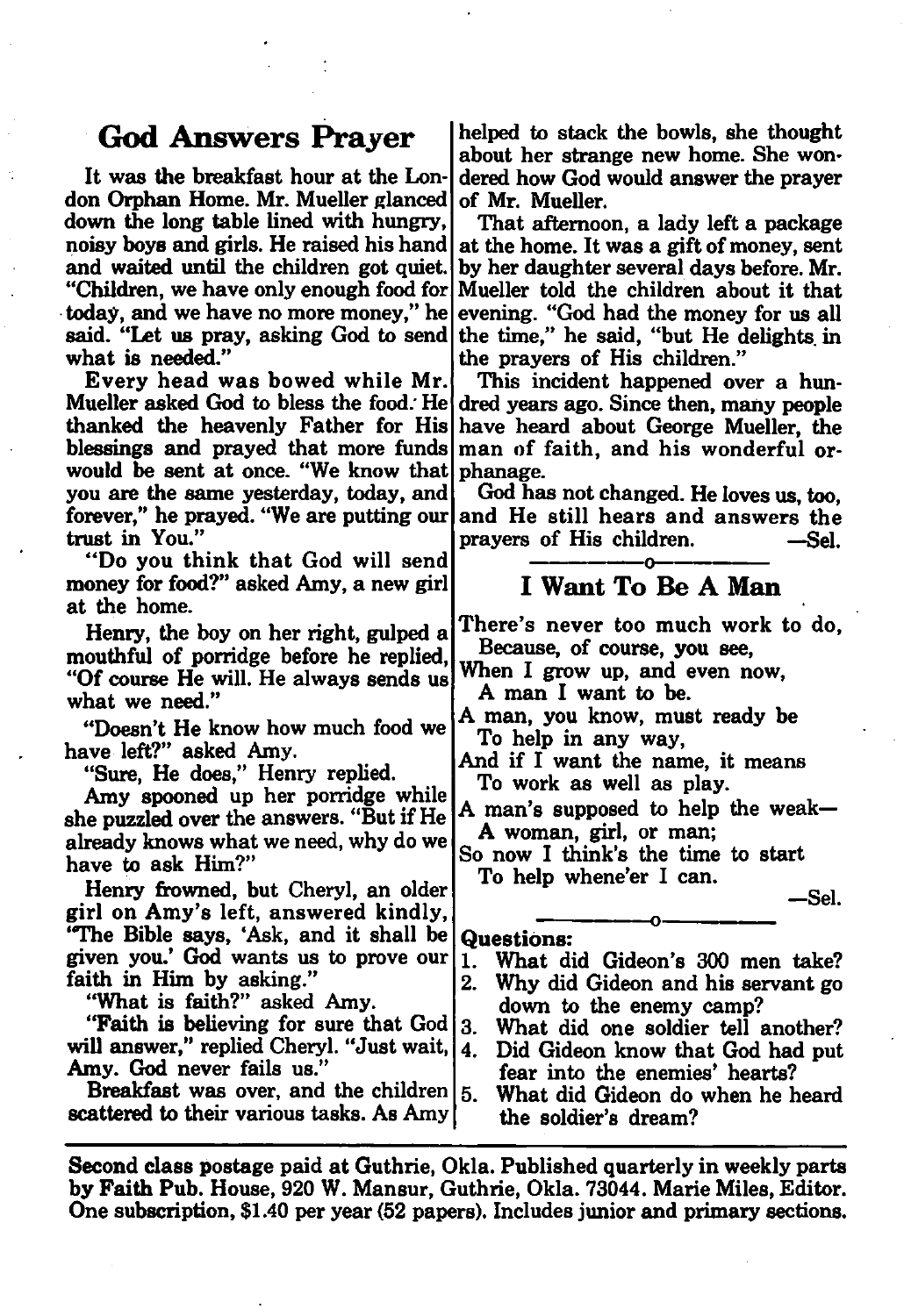

# **THE BATTLE IS WON**

**Judges 7:16-25; 8:22. 28**

**Gideon divided the three hundred men into three groups. Each man had a trumpet and a pitcher. In each pitcher was a lamp. Gideon said, "Watch me as we go down to the enemy camp. Do as I do. When I blow the trumpet, all of you blow your trumpets with me. Then yell, The sword of the Lord and of** Gideon.'

**Gideon and his men slipped down to the enemy camp in thp night. One hundred men were on each side of the camp. Suddenly they blew their trumpets. They broke their pitchers that had lamps in them. They cried with a loud voice, 'The sword of the Lord and Gideon." The enemy soldiers were afraid. Every where they looked, they saw light and Gideons' soldiers. They ran here and there to get away. The enemy soldiers began to** kill **each other. They were so afraid they didn't know what they were doing. As they fled, other soldiers of Israel ran after them. Gideon sent messengers to. Ephraim saying, "Come down and help us." All the men of Ephraim came down and helped fight the enemy. The Lord won a great victory for Israel.**

**Memory Verse: He will deliver thee in six troubles. Job 5:19**